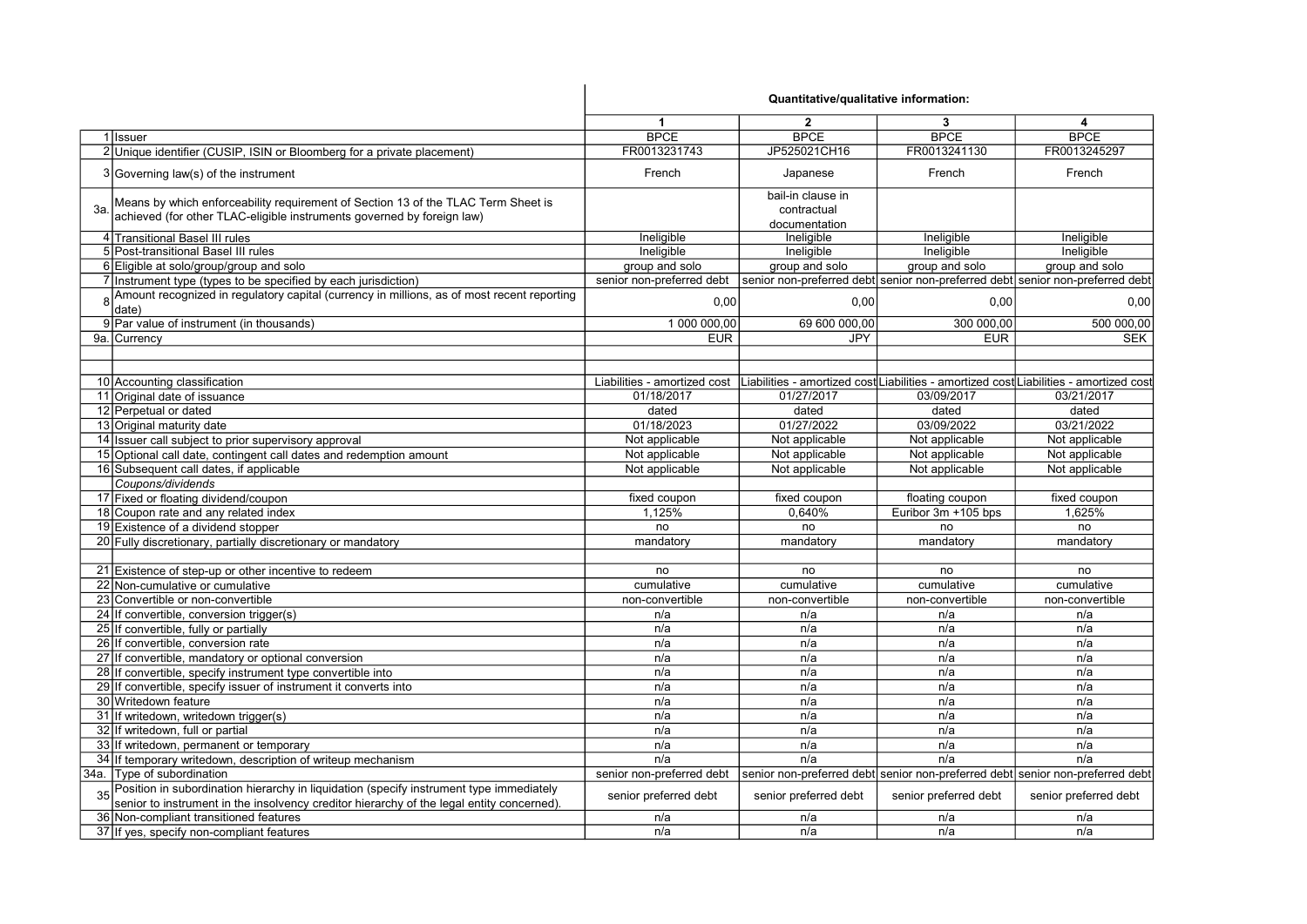|                                                                                                                                                                                      | Quantitative/qualitative information: |                       |                       |                                                                                                                     |
|--------------------------------------------------------------------------------------------------------------------------------------------------------------------------------------|---------------------------------------|-----------------------|-----------------------|---------------------------------------------------------------------------------------------------------------------|
|                                                                                                                                                                                      | 5                                     | 6                     | $\overline{7}$        | 8                                                                                                                   |
| 1 Issuer                                                                                                                                                                             | <b>BPCE</b>                           | <b>BPCE</b>           | <b>BPCE</b>           | <b>BPCE</b>                                                                                                         |
| 2 Unique identifier (CUSIP, ISIN or Bloomberg for a private placement)                                                                                                               | FR0013245289                          | FR0013245610          | FR0013246493          | FR0013241130                                                                                                        |
| 3 Governing law(s) of the instrument                                                                                                                                                 | French                                | French                | French                | French                                                                                                              |
| Means by which enforceability requirement of Section 13 of the TLAC Term Sheet is<br>3a<br>achieved (for other TLAC-eligible instruments governed by foreign law)                    |                                       |                       |                       |                                                                                                                     |
| 4 Transitional Basel III rules                                                                                                                                                       | Ineligible                            | Ineligible            | Ineligible            | Ineligible                                                                                                          |
| 5 Post-transitional Basel III rules                                                                                                                                                  | Ineligible                            | Ineligible            | Ineligible            | Ineligible                                                                                                          |
| 6 Eligible at solo/group/group and solo                                                                                                                                              | group and solo                        | group and solo        | group and solo        | group and solo                                                                                                      |
| 7 Instrument type (types to be specified by each jurisdiction)                                                                                                                       |                                       |                       |                       | senior non-preferred debt senior non-preferred debt senior non-preferred debt senior non-preferred debt             |
| 8 Amount recognized in regulatory capital (currency in millions, as of most recent reporting<br>date)                                                                                | 0,00                                  | 0,00                  | 0,00                  | 0,00                                                                                                                |
| 9 Par value of instrument (in thousands)                                                                                                                                             | 250 000,00                            | 10 000 000,00         | 1 000 000,00          | 400 000,00                                                                                                          |
| 9a. Currency                                                                                                                                                                         | <b>SEK</b>                            | JPY                   | <b>DKK</b>            | <b>EUR</b>                                                                                                          |
|                                                                                                                                                                                      |                                       |                       |                       |                                                                                                                     |
| 10 Accounting classification                                                                                                                                                         |                                       |                       |                       | Liabilities - amortized cost∣Liabilities - amortized cost∣Liabilities - amortized cost∣Liabilities - amortized cost |
| 11 Original date of issuance                                                                                                                                                         | 03/21/2017                            | 03/30/2017            | 03/28/2017            | 04/07/2017                                                                                                          |
| 12 Perpetual or dated                                                                                                                                                                | dated                                 | dated                 | dated                 | dated                                                                                                               |
| 13 Original maturity date                                                                                                                                                            | 03/21/2022                            | 03/30/2032            | 03/28/2022            | 03/09/2022                                                                                                          |
| 14 Issuer call subject to prior supervisory approval                                                                                                                                 | Not applicable                        | Not applicable        | Not applicable        | Not applicable                                                                                                      |
| 15 Optional call date, contingent call dates and redemption amount                                                                                                                   | Not applicable                        | Not applicable        | Not applicable        | Not applicable                                                                                                      |
| 16 Subsequent call dates, if applicable                                                                                                                                              | Not applicable                        | Not applicable        | Not applicable        | Not applicable                                                                                                      |
| Coupons/dividends                                                                                                                                                                    |                                       |                       |                       |                                                                                                                     |
| 17 Fixed or floating dividend/coupon                                                                                                                                                 | floating coupon                       | fixed coupon          | floating coupon       | floating coupon                                                                                                     |
| 18 Coupon rate and any related index                                                                                                                                                 | Stibor $3m + 125$ bps                 | 1,135%                | Cibor $3m + 85$ bps   | Euribor 3m + 105 bps                                                                                                |
| 19 Existence of a dividend stopper                                                                                                                                                   | no                                    | no                    | no                    | no                                                                                                                  |
| 20 Fully discretionary, partially discretionary or mandatory                                                                                                                         | mandatory                             | mandatory             | mandatory             | mandatory                                                                                                           |
|                                                                                                                                                                                      |                                       |                       |                       |                                                                                                                     |
| 21 Existence of step-up or other incentive to redeem                                                                                                                                 | no                                    | no                    | no                    | no                                                                                                                  |
| 22 Non-cumulative or cumulative                                                                                                                                                      | cumulative                            | cumulative            | cumulative            | cumulative                                                                                                          |
| 23 Convertible or non-convertible                                                                                                                                                    | non-convertible                       | non-convertible       | non-convertible       | non-convertible                                                                                                     |
| 24 If convertible, conversion trigger(s)                                                                                                                                             | n/a                                   | n/a                   | n/a                   | n/a                                                                                                                 |
| 25 If convertible, fully or partially                                                                                                                                                | n/a                                   | n/a                   | n/a                   | n/a                                                                                                                 |
| 26 If convertible, conversion rate                                                                                                                                                   | n/a                                   | n/a                   | n/a                   | n/a                                                                                                                 |
| 27 If convertible, mandatory or optional conversion                                                                                                                                  | n/a                                   | n/a                   | n/a                   | n/a                                                                                                                 |
| 28 If convertible, specify instrument type convertible into                                                                                                                          | n/a                                   | n/a                   | n/a                   | n/a                                                                                                                 |
| 29 If convertible, specify issuer of instrument it converts into                                                                                                                     | n/a                                   | n/a                   | n/a                   | n/a                                                                                                                 |
| 30 Writedown feature                                                                                                                                                                 | n/a                                   | n/a                   | n/a                   | n/a                                                                                                                 |
| 31 If writedown, writedown trigger(s)                                                                                                                                                | n/a                                   | n/a                   | n/a                   | n/a                                                                                                                 |
| 32 If writedown, full or partial                                                                                                                                                     | n/a                                   | n/a                   | n/a                   | n/a                                                                                                                 |
| 33 If writedown, permanent or temporary                                                                                                                                              | n/a                                   | n/a                   | n/a                   | n/a                                                                                                                 |
| 34 If temporary writedown, description of writeup mechanism                                                                                                                          | n/a                                   | n/a                   | n/a                   | n/a                                                                                                                 |
| 34a. Type of subordination                                                                                                                                                           |                                       |                       |                       | senior non-preferred debt senior non-preferred debt senior non-preferred debt senior non-preferred debt             |
| Position in subordination hierarchy in liquidation (specify instrument type immediately<br>senior to instrument in the insolvency creditor hierarchy of the legal entity concerned). | senior preferred debt                 | senior preferred debt | senior preferred debt | senior preferred debt                                                                                               |
| 36 Non-compliant transitioned features                                                                                                                                               | n/a                                   | n/a                   | n/a                   | n/a                                                                                                                 |
| 37 If yes, specify non-compliant features                                                                                                                                            | n/a                                   | n/a                   | n/a                   | n/a                                                                                                                 |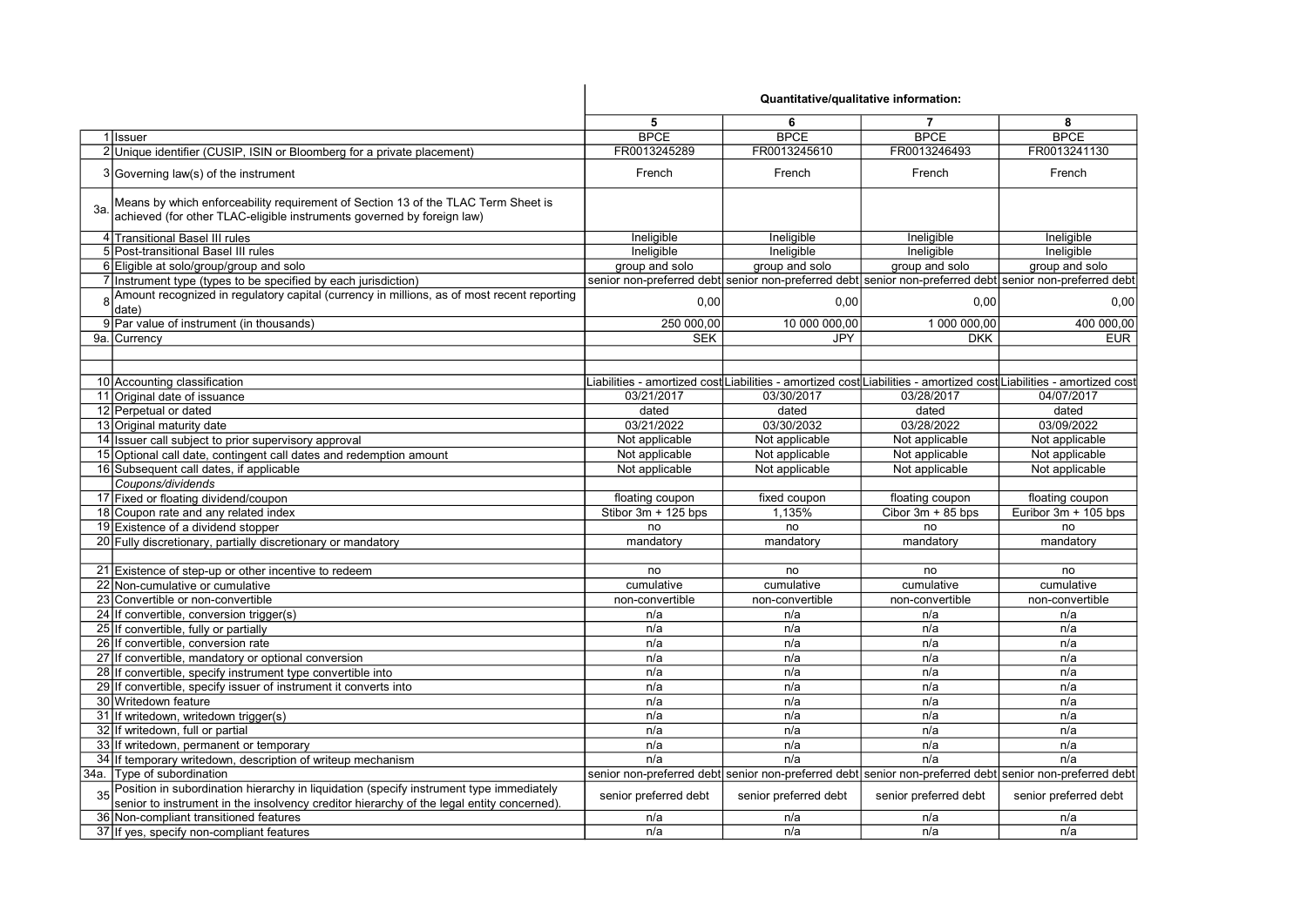|                                                                                                                                                                                      |                                                | Quantitative/qualitative information:          |                                                |                                  |
|--------------------------------------------------------------------------------------------------------------------------------------------------------------------------------------|------------------------------------------------|------------------------------------------------|------------------------------------------------|----------------------------------|
|                                                                                                                                                                                      | 9                                              | 10                                             | 11                                             | 12                               |
| 1 Issuer                                                                                                                                                                             | <b>BPCE</b>                                    | <b>BPCE</b>                                    | <b>BPCE</b>                                    | <b>BPCE</b>                      |
| 2 Unique identifier (CUSIP, ISIN or Bloomberg for a private placement)                                                                                                               |                                                |                                                | FR0013262920                                   | JP525021AH75                     |
| 3 Governing law(s) of the instrument                                                                                                                                                 | <b>New York State</b>                          | <b>New York State</b>                          | French                                         | Japanese                         |
| Means by which enforceability requirement of Section 13 of the TLAC Term Sheet is<br>3a<br>achieved (for other TLAC-eligible instruments governed by foreign law)                    | bail-in clause in contractual<br>documentation | bail-in clause in contractual<br>documentation |                                                | bail-in clause in<br>contractual |
|                                                                                                                                                                                      |                                                |                                                |                                                | documentation                    |
| 4 Transitional Basel III rules                                                                                                                                                       | Ineligible                                     | Ineligible                                     | Ineligible                                     | Ineligible                       |
| 5 Post-transitional Basel III rules                                                                                                                                                  | Ineligible                                     | Ineligible                                     | Ineligible                                     | Ineligible                       |
| 6 Eligible at solo/group/group and solo                                                                                                                                              | group and solo                                 | group and solo                                 | group and solo                                 | group and solo                   |
| 7 Instrument type (types to be specified by each jurisdiction)                                                                                                                       | senior non-preferred debt                      | senior non-preferred debt                      | enior non-preferred denior non-preferred de    |                                  |
| Amount recognized in regulatory capital (currency in millions, as of most recent reporting<br>R<br>date)                                                                             | 0.00                                           | 0,00                                           | 0,00                                           | 0,00                             |
| 9 Par value of instrument (in thousands)                                                                                                                                             | 1 000 000,00                                   | 500 000,00                                     | 3 000 000,00                                   | 10 000 000,00                    |
| 9a. Currency                                                                                                                                                                         | <b>USD</b>                                     | <b>USD</b>                                     | <b>JPY</b>                                     | <b>JPY</b>                       |
|                                                                                                                                                                                      |                                                |                                                |                                                |                                  |
| 10 Accounting classification                                                                                                                                                         | Liabilities - amortized cost                   | Liabilities - amortized cost                   | abilities - amortized cobilities - amortized c |                                  |
| 11 Original date of issuance                                                                                                                                                         | 05/22/2017                                     | 05/22/2017                                     | 06/23/2017                                     | 07/26/2017                       |
| 12 Perpetual or dated                                                                                                                                                                | dated                                          | dated                                          | dated                                          | dated                            |
| 13 Original maturity date                                                                                                                                                            | 05/22/2022                                     | 05/22/2022                                     | 06/23/2022                                     | 07/26/2022                       |
| 14 Issuer call subject to prior supervisory approval                                                                                                                                 | Not applicable                                 | Not applicable                                 | Not applicable                                 | Not applicable                   |
| 15 Optional call date, contingent call dates and redemption amount                                                                                                                   | Not applicable                                 | Not applicable                                 | Not applicable                                 | Not applicable                   |
| 16 Subsequent call dates, if applicable                                                                                                                                              | Not applicable                                 | Not applicable                                 | Not applicable                                 | Not applicable                   |
| Coupons/dividends                                                                                                                                                                    |                                                |                                                |                                                |                                  |
| 17 Fixed or floating dividend/coupon                                                                                                                                                 | fixed coupon                                   | floating coupon                                | fixed coupon                                   | fixed coupon                     |
| 18 Coupon rate and any related index                                                                                                                                                 | 3,000%                                         | Libor USD 3m + 122 bps                         | 0,455%                                         | 0,463%                           |
| 19 Existence of a dividend stopper                                                                                                                                                   | no                                             | no                                             | no                                             | no                               |
| 20 Fully discretionary, partially discretionary or mandatory                                                                                                                         | mandatory                                      | mandatory                                      | mandatory                                      | mandatory                        |
|                                                                                                                                                                                      |                                                |                                                |                                                |                                  |
| 21 Existence of step-up or other incentive to redeem                                                                                                                                 | no                                             | no                                             | no                                             | no                               |
| 22 Non-cumulative or cumulative                                                                                                                                                      | cumulative                                     | cumulative                                     | cumulative                                     | cumulative                       |
| 23 Convertible or non-convertible                                                                                                                                                    | non-convertible                                | non-convertible                                | non-convertible                                | non-convertible                  |
| 24 If convertible, conversion trigger(s)                                                                                                                                             | n/a                                            | n/a                                            | n/a                                            | n/a                              |
| 25 If convertible, fully or partially                                                                                                                                                | n/a                                            | n/a                                            | n/a                                            | n/a                              |
| 26 If convertible, conversion rate                                                                                                                                                   | n/a                                            | n/a                                            | n/a                                            | n/a                              |
| 27 If convertible, mandatory or optional conversion                                                                                                                                  | n/a                                            | n/a                                            | n/a                                            | n/a                              |
| 28 If convertible, specify instrument type convertible into                                                                                                                          | n/a                                            | n/a                                            | n/a                                            | n/a                              |
| 29 If convertible, specify issuer of instrument it converts into                                                                                                                     | n/a                                            | n/a                                            | n/a                                            | n/a                              |
| 30 Writedown feature                                                                                                                                                                 | n/a                                            | n/a                                            | n/a                                            | n/a                              |
| 31 If writedown, writedown trigger(s)                                                                                                                                                | n/a                                            | n/a                                            | n/a                                            | n/a                              |
| 32 If writedown, full or partial                                                                                                                                                     | n/a                                            | n/a                                            | n/a                                            | n/a                              |
| 33 If writedown, permanent or temporary                                                                                                                                              | n/a                                            | n/a                                            | n/a                                            | n/a                              |
| 34 If temporary writedown, description of writeup mechanism                                                                                                                          | n/a                                            | n/a                                            | n/a                                            | n/a                              |
| 34a. Type of subordination                                                                                                                                                           | senior non-preferred debt                      | senior non-preferred debt                      | enior non-preferred delnior non-preferred de   |                                  |
| Position in subordination hierarchy in liquidation (specify instrument type immediately<br>senior to instrument in the insolvency creditor hierarchy of the legal entity concerned). | senior preferred debt                          | senior preferred debt                          | senior preferred debt senior preferred deb     |                                  |
| 36 Non-compliant transitioned features                                                                                                                                               | n/a                                            | n/a                                            | n/a                                            | n/a                              |
| 37 If yes, specify non-compliant features                                                                                                                                            | n/a                                            | n/a                                            | n/a                                            | n/a                              |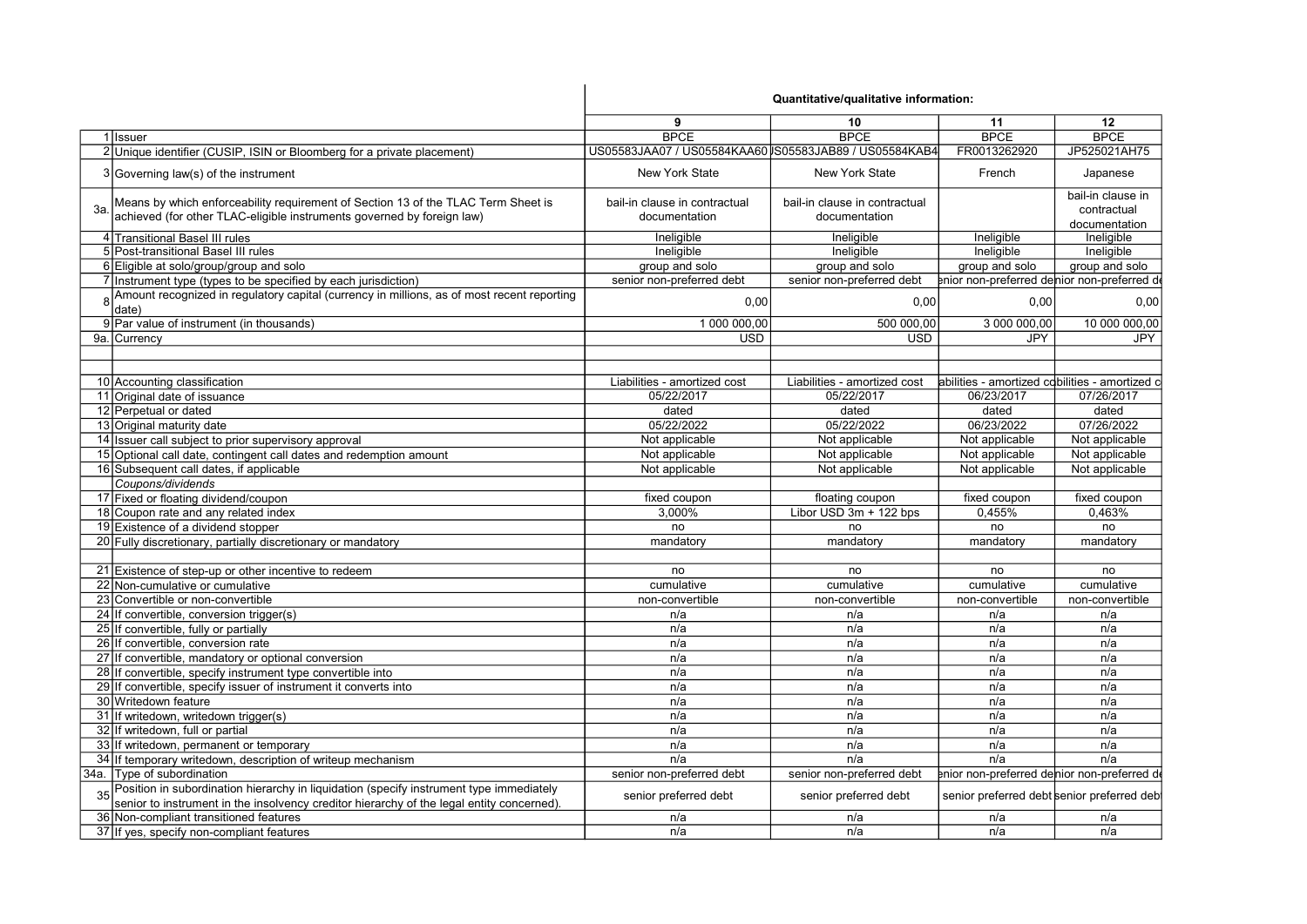|     |                                                                                              | Quantitative/qualitative information: |                       |                       |                                                                                 |
|-----|----------------------------------------------------------------------------------------------|---------------------------------------|-----------------------|-----------------------|---------------------------------------------------------------------------------|
|     |                                                                                              | 13                                    | 14                    | 15                    | 16                                                                              |
|     | 1 Issuer                                                                                     | <b>BPCE</b>                           | <b>BPCE</b>           | <b>BPCE</b>           | <b>BPCE</b>                                                                     |
|     | 2 Unique identifier (CUSIP, ISIN or Bloomberg for a private placement)                       | US05583JAC62 / US05584KAC27           | FR0013309317          | JP525021CJ14          | JP525021FJ11                                                                    |
|     | 3 Governing law(s) of the instrument                                                         | New York State (United States)        | French                | Japanese              | Japanese                                                                        |
|     | Means by which enforceability requirement of Section 13 of the TLAC Term Sheet is            | bail-in clause in contractual         |                       | bail-in clause in     | bail-in clause in                                                               |
| За. | achieved (for other TLAC-eligible instruments governed by foreign law)                       |                                       |                       | contractual           | contractual                                                                     |
|     |                                                                                              | documentation                         |                       | documentation         | documentation                                                                   |
|     | 4 Transitional Basel III rules                                                               | Ineligible                            | Ineligible            | Ineligible            | Ineligible                                                                      |
|     | 5 Post-transitional Basel III rules                                                          | Ineligible                            | Ineligible            | Ineligible            | Ineligible                                                                      |
|     | 6 Eligible at solo/group/group and solo                                                      | group and solo                        | group and solo        | group and solo        | group and solo                                                                  |
|     | 7 Instrument type (types to be specified by each jurisdiction)                               | senior non-preferred debt             |                       |                       | enior non-preferred debenior non-preferred debenior non-preferred deb           |
|     | 8 Amount recognized in regulatory capital (currency in millions, as of most recent reporting |                                       |                       |                       |                                                                                 |
|     | date)                                                                                        | 0,00                                  | 0,00                  | 0,00                  | 0,00                                                                            |
|     | 9 Par value of instrument (in thousands)                                                     | 1 250 000,00                          | 300 000,00            | 38 400 000,00         | 23 700 000,00                                                                   |
|     | 9a. Currency                                                                                 | <b>USD</b>                            | <b>EUR</b>            | JPY                   | <b>JPY</b>                                                                      |
|     |                                                                                              |                                       |                       |                       |                                                                                 |
|     | 10 Accounting classification                                                                 | Liabilities - amortized cost          |                       |                       | liabilities - amortized cosiabilities - amortized cosiabilities - amortized cos |
|     | 11 Original date of issuance                                                                 | 10/23/2017                            | 01/11/2018            | 01/25/2018            | 01/25/2018                                                                      |
|     | 12 Perpetual or dated                                                                        | dated                                 | dated                 | dated                 | dated                                                                           |
|     | 13 Original maturity date                                                                    | 10/23/2027                            | 01/11/2023            | 01/25/2023            | 01/25/2028                                                                      |
|     |                                                                                              |                                       |                       |                       |                                                                                 |
|     | 14 Issuer call subject to prior supervisory approval                                         | Not applicable                        | Not applicable        | Not applicable        | Not applicable                                                                  |
|     | 15 Optional call date, contingent call dates and redemption amount                           | Not applicable                        | Not applicable        | Not applicable        | Not applicable                                                                  |
|     | 16 Subsequent call dates, if applicable                                                      | Not applicable                        | Not applicable        | Not applicable        | Not applicable                                                                  |
|     | Coupons/dividends                                                                            |                                       |                       |                       |                                                                                 |
|     | 17 Fixed or floating dividend/coupon                                                         | fixed coupon                          | floating coupon       | fixed coupon          | fixed coupon                                                                    |
|     | 18 Coupon rate and any related index                                                         | 3,500%                                | Euribor $3m + 50$ bps | 0,385%                | 0,734%                                                                          |
|     | 19 Existence of a dividend stopper                                                           | no                                    | no                    | no                    | no                                                                              |
|     | 20 Fully discretionary, partially discretionary or mandatory                                 | mandatory                             | mandatory             | mandatory             | mandatory                                                                       |
|     |                                                                                              |                                       |                       |                       |                                                                                 |
|     | 21 Existence of step-up or other incentive to redeem                                         | no                                    | no                    | no                    | no                                                                              |
|     | 22 Non-cumulative or cumulative                                                              | cumulative                            | cumulative            | cumulative            | cumulative                                                                      |
|     | 23 Convertible or non-convertible                                                            | non-convertible                       | non-convertible       | non-convertible       | non-convertible                                                                 |
|     | 24 If convertible, conversion trigger(s)                                                     | n/a                                   | n/a                   | n/a                   | n/a                                                                             |
|     | 25 If convertible, fully or partially                                                        | n/a                                   | n/a                   | n/a                   | n/a                                                                             |
|     | 26 If convertible, conversion rate                                                           | n/a                                   | n/a                   | n/a                   | n/a                                                                             |
|     | 27 If convertible, mandatory or optional conversion                                          | n/a                                   | n/a                   | n/a                   | n/a                                                                             |
|     | 28 If convertible, specify instrument type convertible into                                  | n/a                                   | n/a                   | n/a                   | n/a                                                                             |
|     | 29 If convertible, specify issuer of instrument it converts into                             | n/a                                   | n/a                   | n/a                   | n/a                                                                             |
|     | 30 Writedown feature                                                                         | n/a                                   | n/a                   | n/a                   | n/a                                                                             |
|     | 31 If writedown, writedown trigger(s)                                                        | n/a                                   | n/a                   | n/a                   | n/a                                                                             |
|     | 32 If writedown, full or partial                                                             | n/a                                   | n/a                   | n/a                   | n/a                                                                             |
|     | 33 If writedown, permanent or temporary                                                      | n/a                                   | n/a                   | n/a                   | n/a                                                                             |
|     | 34 If temporary writedown, description of writeup mechanism                                  | n/a                                   | n/a                   | n/a                   | n/a                                                                             |
|     | 34a. Type of subordination                                                                   | senior non-preferred debt             |                       |                       | enior non-preferred detsenior non-preferred detsenior non-preferred deb         |
|     | Position in subordination hierarchy in liquidation (specify instrument type immediately      |                                       |                       |                       |                                                                                 |
|     | senior to instrument in the insolvency creditor hierarchy of the legal entity concerned).    | senior preferred debt                 | senior preferred debt | senior preferred debt | senior preferred debt                                                           |
|     | 36 Non-compliant transitioned features                                                       | n/a                                   | n/a                   | n/a                   | n/a                                                                             |
|     | 37 If yes, specify non-compliant features                                                    | n/a                                   | n/a                   | n/a                   | n/a                                                                             |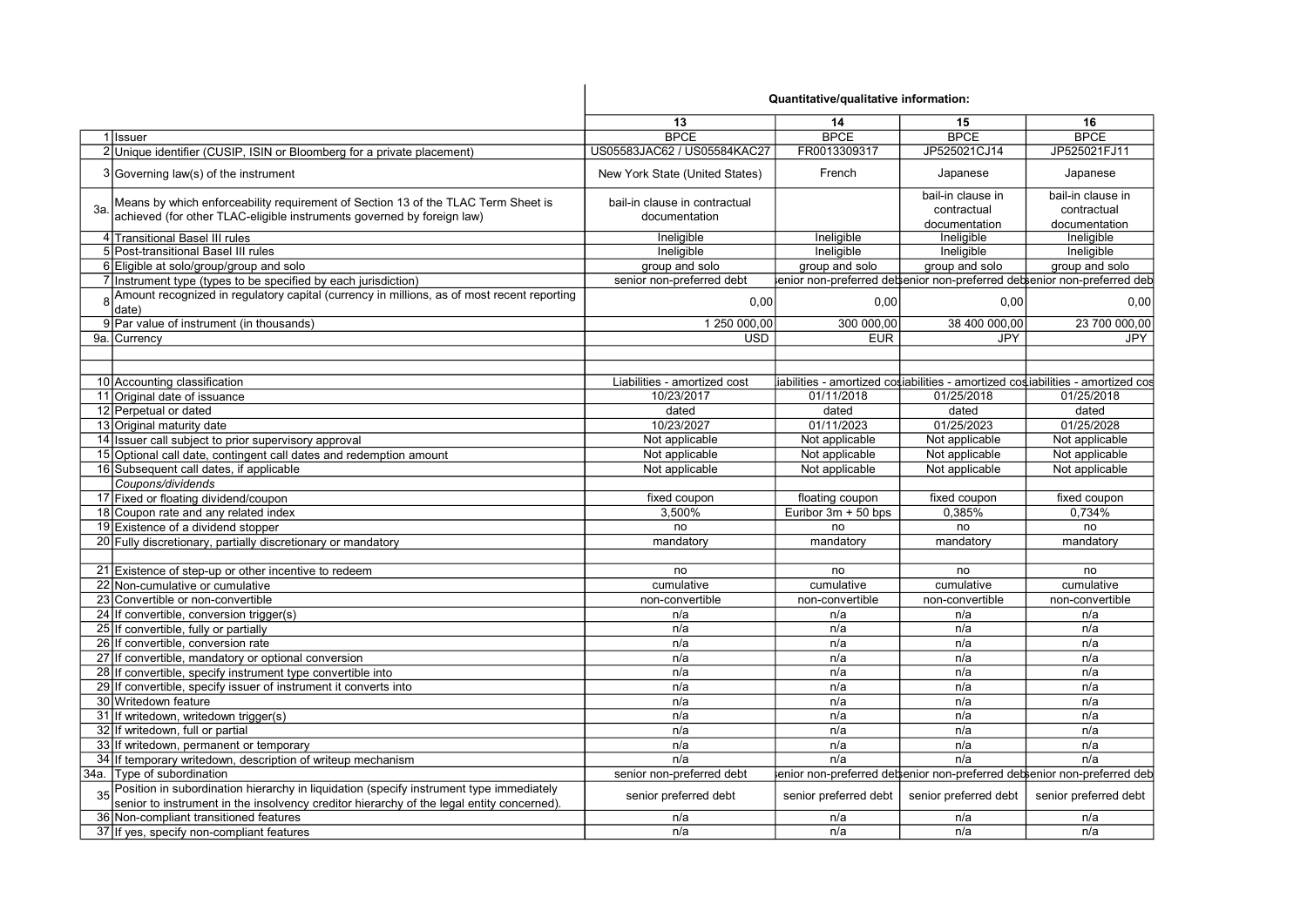|                                                                                                                                                                                      | Quantitative/qualitative information: |                       |                       |                                                                                                                     |
|--------------------------------------------------------------------------------------------------------------------------------------------------------------------------------------|---------------------------------------|-----------------------|-----------------------|---------------------------------------------------------------------------------------------------------------------|
|                                                                                                                                                                                      | 17                                    | 18                    | 19                    | 20                                                                                                                  |
| 1 Issuer                                                                                                                                                                             | <b>BPCE</b>                           | <b>BPCE</b>           | <b>BPCE</b>           | <b>BPCE</b>                                                                                                         |
| 2 Unique identifier (CUSIP, ISIN or Bloomberg for a private placement)                                                                                                               | JP525021DJ13                          | FR0013312493          | FR0013312501          | FR0013323672                                                                                                        |
| 3 Governing law(s) of the instrument                                                                                                                                                 | Japanese                              | French                | French                | French                                                                                                              |
| Means by which enforceability requirement of Section 13 of the TLAC Term Sheet is<br>3a<br>achieved (for other TLAC-eligible instruments governed by foreign law)                    | bail-in clause in<br>contractual      |                       |                       |                                                                                                                     |
| 4 Transitional Basel III rules                                                                                                                                                       | documentation<br>Ineligible           | Ineligible            | Ineligible            | Ineligible                                                                                                          |
| 5 Post-transitional Basel III rules                                                                                                                                                  | Ineligible                            | Ineligible            | Ineligible            | Ineligible                                                                                                          |
| 6 Eligible at solo/group/group and solo                                                                                                                                              | group and solo                        | group and solo        | group and solo        | group and solo                                                                                                      |
| 7 Instrument type (types to be specified by each jurisdiction)                                                                                                                       |                                       |                       |                       | senior non-preferred debt senior non-preferred debt senior non-preferred debt senior non-preferred debt             |
| 8 Amount recognized in regulatory capital (currency in millions, as of most recent reporting<br>date)                                                                                | 0,00                                  | 0,00                  | 0,00                  | 0,00                                                                                                                |
| 9 Par value of instrument (in thousands)                                                                                                                                             | 1 100 000,00                          | 1 000 000,00          | 750 000,00            | 750 000,00                                                                                                          |
| 9a. Currency                                                                                                                                                                         | JPY                                   | <b>EUR</b>            | <b>EUR</b>            | <b>EUR</b>                                                                                                          |
|                                                                                                                                                                                      |                                       |                       |                       |                                                                                                                     |
| 10 Accounting classification                                                                                                                                                         |                                       |                       |                       | Liabilities - amortized cost∣Liabilities - amortized cost∣Liabilities - amortized cost∣Liabilities - amortized cost |
| 11 Original date of issuance                                                                                                                                                         | 01/25/2018                            | 01/31/2018            | 01/31/2018            | 03/23/2018                                                                                                          |
| 12 Perpetual or dated                                                                                                                                                                | dated                                 | dated                 | dated                 | dated                                                                                                               |
| 13 Original maturity date                                                                                                                                                            | 01/25/2033                            | 01/31/2024            | 01/31/2028            | 03/23/2023                                                                                                          |
| 14 Issuer call subject to prior supervisory approval                                                                                                                                 | Not applicable                        | Not applicable        | Not applicable        | Not applicable                                                                                                      |
| 15 Optional call date, contingent call dates and redemption amount                                                                                                                   | Not applicable                        | Not applicable        | Not applicable        | Not applicable                                                                                                      |
| 16 Subsequent call dates, if applicable                                                                                                                                              | Not applicable                        | Not applicable        | Not applicable        | Not applicable                                                                                                      |
| Coupons/dividends                                                                                                                                                                    |                                       |                       |                       |                                                                                                                     |
| 17 Fixed or floating dividend/coupon                                                                                                                                                 | fixed coupon                          | fixed coupon          | fixed coupon          | floating coupon                                                                                                     |
| 18 Coupon rate and any related index                                                                                                                                                 | 0,917%                                | 0,875%                | 1,625%                | Euribor $3m + 50$ bps                                                                                               |
| 19 Existence of a dividend stopper                                                                                                                                                   | no                                    | no                    | no                    | no                                                                                                                  |
| 20 Fully discretionary, partially discretionary or mandatory                                                                                                                         | mandatory                             | mandatory             | mandatory             | mandatory                                                                                                           |
|                                                                                                                                                                                      |                                       |                       |                       |                                                                                                                     |
| 21 Existence of step-up or other incentive to redeem                                                                                                                                 | no                                    | no                    | no                    | no                                                                                                                  |
| 22 Non-cumulative or cumulative                                                                                                                                                      | cumulative                            | cumulative            | cumulative            | cumulative                                                                                                          |
| 23 Convertible or non-convertible                                                                                                                                                    | non-convertible                       | non-convertible       | non-convertible       | non-convertible                                                                                                     |
| 24 If convertible, conversion trigger(s)                                                                                                                                             | n/a                                   | n/a                   | n/a                   | n/a                                                                                                                 |
| 25 If convertible, fully or partially                                                                                                                                                | n/a                                   | n/a                   | n/a                   | n/a                                                                                                                 |
| 26 If convertible, conversion rate                                                                                                                                                   | n/a                                   | n/a                   | n/a                   | n/a                                                                                                                 |
| 27 If convertible, mandatory or optional conversion                                                                                                                                  | n/a                                   | n/a                   | n/a                   | n/a                                                                                                                 |
| 28 If convertible, specify instrument type convertible into                                                                                                                          | n/a                                   | n/a                   | n/a                   | n/a                                                                                                                 |
| 29 If convertible, specify issuer of instrument it converts into                                                                                                                     | n/a                                   | n/a                   | n/a                   | n/a                                                                                                                 |
| 30 Writedown feature                                                                                                                                                                 | n/a                                   | n/a                   | n/a                   | n/a                                                                                                                 |
| 31 If writedown, writedown trigger(s)                                                                                                                                                | n/a                                   | n/a                   | n/a                   | n/a                                                                                                                 |
| 32 If writedown, full or partial                                                                                                                                                     | n/a                                   | n/a                   | n/a                   | n/a                                                                                                                 |
| 33 If writedown, permanent or temporary                                                                                                                                              | n/a                                   | n/a                   | n/a                   | n/a                                                                                                                 |
| 34 If temporary writedown, description of writeup mechanism                                                                                                                          | n/a                                   | n/a                   | n/a                   | n/a                                                                                                                 |
| 34a. Type of subordination                                                                                                                                                           |                                       |                       |                       | senior non-preferred debt senior non-preferred debt senior non-preferred debt senior non-preferred debt             |
| Position in subordination hierarchy in liquidation (specify instrument type immediately<br>senior to instrument in the insolvency creditor hierarchy of the legal entity concerned). | senior preferred debt                 | senior preferred debt | senior preferred debt | senior preferred debt                                                                                               |
| 36 Non-compliant transitioned features                                                                                                                                               | n/a                                   | n/a                   | n/a                   | n/a                                                                                                                 |
| 37 If yes, specify non-compliant features                                                                                                                                            | n/a                                   | n/a                   | n/a                   | n/a                                                                                                                 |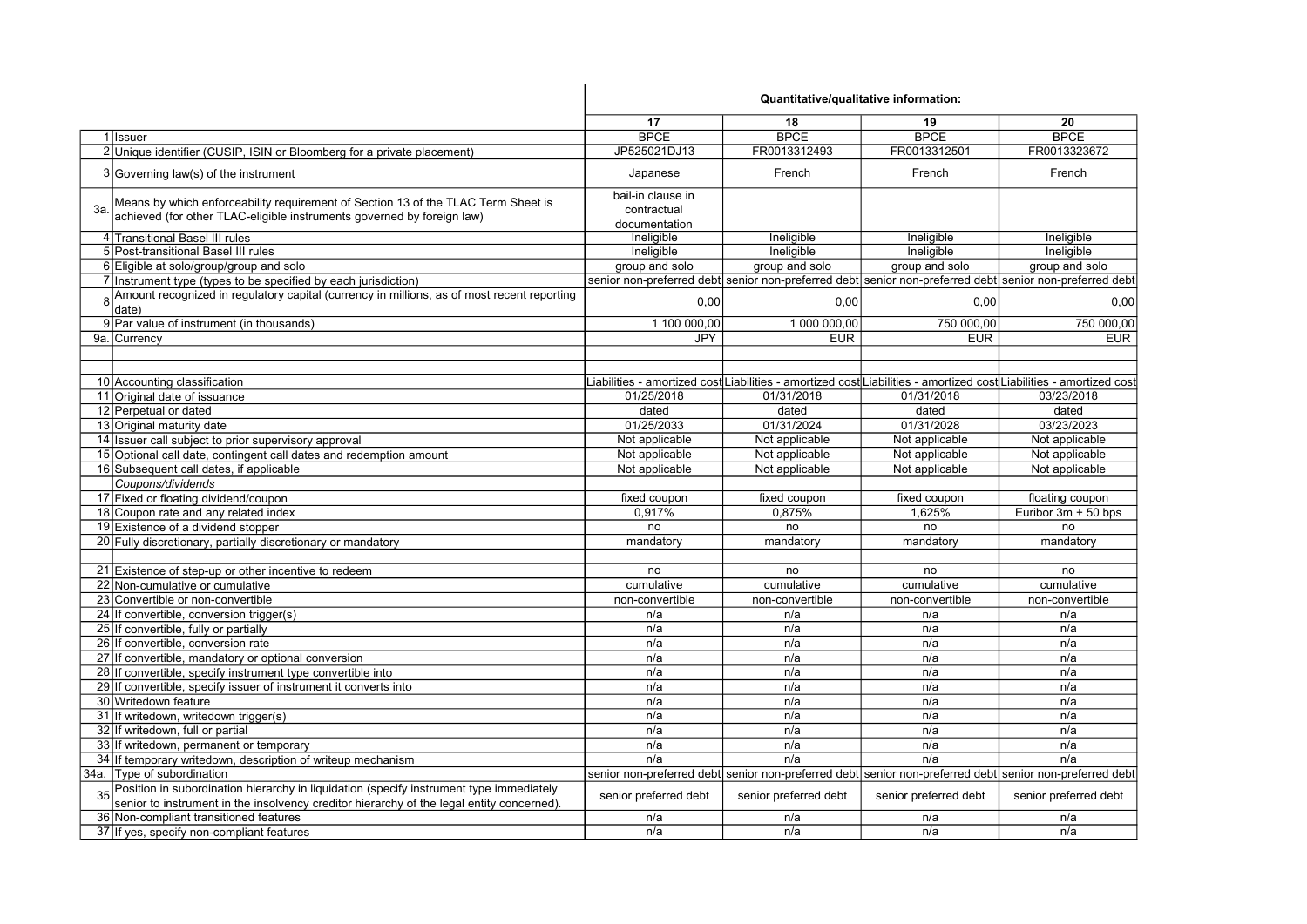|                                                                                                                                                                                      | Quantitative/qualitative information: |                       |                                                   |                                                                                                                     |
|--------------------------------------------------------------------------------------------------------------------------------------------------------------------------------------|---------------------------------------|-----------------------|---------------------------------------------------|---------------------------------------------------------------------------------------------------------------------|
|                                                                                                                                                                                      | 21                                    | 22                    | 23                                                | 24                                                                                                                  |
| 1 Issuer                                                                                                                                                                             | <b>BPCE</b>                           | <b>BPCE</b>           | <b>BPCE</b>                                       | <b>BPCE</b>                                                                                                         |
| 2 Unique identifier (CUSIP, ISIN or Bloomberg for a private placement)                                                                                                               | FR0013323664                          | FR0013328465          | AU3CB0252625                                      | FR0013323672                                                                                                        |
| 3 Governing law(s) of the instrument                                                                                                                                                 | French                                | French                | <b>New South Wales</b><br>(Australia)             | French                                                                                                              |
| Means by which enforceability requirement of Section 13 of the TLAC Term Sheet is<br>За.<br>achieved (for other TLAC-eligible instruments governed by foreign law)                   |                                       |                       | bail-in clause in<br>contractual<br>documentation |                                                                                                                     |
| 4 Transitional Basel III rules                                                                                                                                                       | Ineligible                            | Ineligible            | Ineligible                                        | Ineligible                                                                                                          |
| 5 Post-transitional Basel III rules                                                                                                                                                  | Ineligible                            | Ineligible            | Ineligible                                        | Ineligible                                                                                                          |
| 6 Eligible at solo/group/group and solo                                                                                                                                              | group and solo                        | group and solo        | group and solo                                    | group and solo                                                                                                      |
| 7 Instrument type (types to be specified by each jurisdiction)                                                                                                                       |                                       |                       |                                                   | senior non-preferred debt senior non-preferred debt senior non-preferred debt senior non-preferred debt             |
| 8 Amount recognized in regulatory capital (currency in millions, as of most recent reporting<br>date)                                                                                | 0,00                                  | 0,00                  | 0,00                                              | 0,00                                                                                                                |
| 9 Par value of instrument (in thousands)                                                                                                                                             | 750 000,00                            | 70 000,00             | 330 000,00                                        | 200 000,00                                                                                                          |
| 9a. Currency                                                                                                                                                                         | <b>EUR</b>                            | <b>EUR</b>            | <b>AUD</b>                                        | <b>EUR</b>                                                                                                          |
|                                                                                                                                                                                      |                                       |                       |                                                   |                                                                                                                     |
| 10 Accounting classification                                                                                                                                                         |                                       |                       |                                                   | Liabilities - amortized cost Liabilities - amortized cost Liabilities - amortized cost Liabilities - amortized cost |
| 11 Original date of issuance                                                                                                                                                         | 03/23/2018                            | 04/16/2018            | 04/26/2018                                        | 05/03/2018                                                                                                          |
| 12 Perpetual or dated                                                                                                                                                                | dated                                 | dated                 | dated                                             | dated                                                                                                               |
| 13 Original maturity date                                                                                                                                                            | 03/23/2026                            | 10/16/2031            | 04/26/2028                                        | 03/23/2023                                                                                                          |
| 14 Issuer call subject to prior supervisory approval                                                                                                                                 | Not applicable                        | Not applicable        | Not applicable                                    | Not applicable                                                                                                      |
| 15 Optional call date, contingent call dates and redemption amount                                                                                                                   | Not applicable                        | Not applicable        | Not applicable                                    | Not applicable                                                                                                      |
| 16 Subsequent call dates, if applicable                                                                                                                                              | Not applicable                        | Not applicable        | Not applicable                                    | Not applicable                                                                                                      |
| Coupons/dividends                                                                                                                                                                    |                                       |                       |                                                   |                                                                                                                     |
| 17 Fixed or floating dividend/coupon                                                                                                                                                 | fixed coupon                          | fixed coupon          | fixed coupon                                      | floating coupon                                                                                                     |
| 18 Coupon rate and any related index                                                                                                                                                 | 1.375%                                | 2,000%                | 4,500%                                            | Euribor $3m + 50$ bps                                                                                               |
| 19 Existence of a dividend stopper                                                                                                                                                   | no                                    | no                    | no                                                | no                                                                                                                  |
| 20 Fully discretionary, partially discretionary or mandatory                                                                                                                         | mandatory                             | mandatory             | mandatory                                         | mandatory                                                                                                           |
|                                                                                                                                                                                      |                                       |                       |                                                   |                                                                                                                     |
| 21 Existence of step-up or other incentive to redeem                                                                                                                                 | no                                    | no                    | no                                                | no                                                                                                                  |
| 22 Non-cumulative or cumulative                                                                                                                                                      | cumulative                            | cumulative            | cumulative                                        | cumulative                                                                                                          |
| 23 Convertible or non-convertible                                                                                                                                                    | non-convertible                       | non-convertible       | non-convertible                                   | non-convertible                                                                                                     |
| 24 If convertible, conversion trigger(s)                                                                                                                                             | n/a                                   | n/a                   | n/a                                               | n/a                                                                                                                 |
| 25 If convertible, fully or partially                                                                                                                                                | n/a                                   | n/a                   | n/a                                               | n/a                                                                                                                 |
| 26 If convertible, conversion rate                                                                                                                                                   | n/a                                   | n/a                   | n/a                                               | n/a                                                                                                                 |
| 27 If convertible, mandatory or optional conversion                                                                                                                                  | n/a                                   | n/a                   | n/a                                               | n/a                                                                                                                 |
| 28 If convertible, specify instrument type convertible into                                                                                                                          | n/a                                   | n/a                   | n/a                                               | n/a                                                                                                                 |
| 29 If convertible, specify issuer of instrument it converts into                                                                                                                     | n/a                                   | n/a                   | n/a                                               | n/a                                                                                                                 |
| 30 Writedown feature                                                                                                                                                                 | n/a                                   | n/a                   | n/a                                               | n/a                                                                                                                 |
| 31 If writedown, writedown trigger(s)                                                                                                                                                | n/a                                   | n/a                   | n/a                                               | n/a                                                                                                                 |
| 32 If writedown, full or partial                                                                                                                                                     | n/a                                   | n/a                   | n/a                                               | n/a                                                                                                                 |
| 33 If writedown, permanent or temporary                                                                                                                                              | n/a                                   | n/a                   | n/a                                               | n/a                                                                                                                 |
| 34 If temporary writedown, description of writeup mechanism                                                                                                                          | n/a                                   | n/a                   | n/a                                               | n/a                                                                                                                 |
| 34a. Type of subordination                                                                                                                                                           |                                       |                       |                                                   | senior non-preferred debt senior non-preferred debt senior non-preferred debt senior non-preferred debt             |
| Position in subordination hierarchy in liquidation (specify instrument type immediately<br>senior to instrument in the insolvency creditor hierarchy of the legal entity concerned). | senior preferred debt                 | senior preferred debt | senior preferred debt                             | senior preferred debt                                                                                               |
| 36 Non-compliant transitioned features                                                                                                                                               | n/a                                   | n/a                   | n/a                                               | n/a                                                                                                                 |
| 37 If yes, specify non-compliant features                                                                                                                                            | n/a                                   | n/a                   | n/a                                               | n/a                                                                                                                 |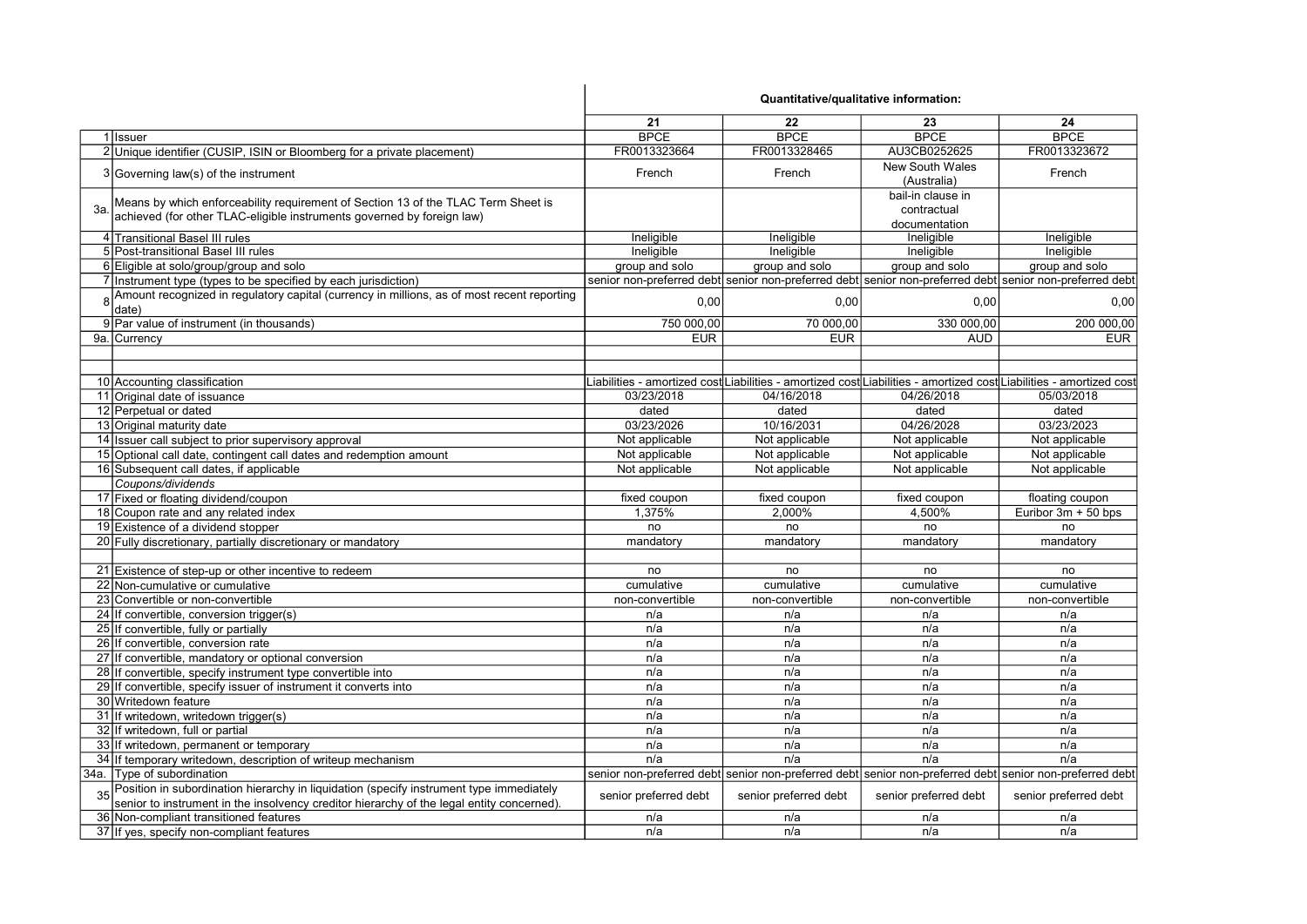|    |                                                                                                                                                                                      |                       | Quantitative/qualitative information: |                       |                                                                                                                     |
|----|--------------------------------------------------------------------------------------------------------------------------------------------------------------------------------------|-----------------------|---------------------------------------|-----------------------|---------------------------------------------------------------------------------------------------------------------|
|    |                                                                                                                                                                                      | 25                    | 26                                    | 27                    | 28                                                                                                                  |
|    | 1 Issuer                                                                                                                                                                             | <b>BPCE</b>           | <b>BPCE</b>                           | <b>BPCE</b>           | <b>BPCE</b>                                                                                                         |
|    | 2 Unique identifier (CUSIP, ISIN or Bloomberg for a private placement)                                                                                                               | FR0013332616          | JP525021DJ70                          | JP525021EJ79          | JP525021CJ71                                                                                                        |
|    | 3 Governing law(s) of the instrument                                                                                                                                                 | French                | Japanese                              | Japanese              | Japanese                                                                                                            |
|    | Means by which enforceability requirement of Section 13 of the TLAC Term Sheet is                                                                                                    |                       | bail-in clause in                     | bail-in clause in     | bail-in clause in                                                                                                   |
| 3a | achieved (for other TLAC-eligible instruments governed by foreign law)                                                                                                               |                       | contractual                           | contractual           | contractual                                                                                                         |
|    |                                                                                                                                                                                      |                       | documentation                         | documentation         | documentation                                                                                                       |
|    | 4 Transitional Basel III rules                                                                                                                                                       | Ineligible            | Ineligible                            | Ineligible            | Ineligible                                                                                                          |
|    | 5 Post-transitional Basel III rules                                                                                                                                                  | Ineligible            | Ineligible                            | Ineligible            | Ineligible                                                                                                          |
|    | 6 Eligible at solo/group/group and solo                                                                                                                                              | group and solo        | group and solo                        | group and solo        | group and solo                                                                                                      |
|    | 7 Instrument type (types to be specified by each jurisdiction)                                                                                                                       |                       |                                       |                       | senior non-preferred debt senior non-preferred debt senior non-preferred debt senior non-preferred debt             |
|    | Amount recognized in regulatory capital (currency in millions, as of most recent reporting<br>date)                                                                                  | 0,00                  | 0,00                                  | 0,00                  | 0,00                                                                                                                |
|    | 9 Par value of instrument (in thousands)                                                                                                                                             | 420 000,00            | 66 100 000,00                         | 40 000 000,00         | 10 900 000,00                                                                                                       |
|    | 9a. Currency                                                                                                                                                                         | <b>CNH</b>            | <b>JPY</b>                            | <b>JPY</b>            | <b>JPY</b>                                                                                                          |
|    |                                                                                                                                                                                      |                       |                                       |                       |                                                                                                                     |
|    | 10 Accounting classification                                                                                                                                                         |                       |                                       |                       | Liabilities - amortized cost Liabilities - amortized cost Liabilities - amortized cost Liabilities - amortized cost |
|    | 11 Original date of issuance                                                                                                                                                         | 05/11/2018            | 07/12/2018                            | 07/12/2018            | 07/12/2018                                                                                                          |
|    | 12 Perpetual or dated                                                                                                                                                                | dated                 | dated                                 | dated                 | dated                                                                                                               |
|    | 13 Original maturity date                                                                                                                                                            | 05/11/2023            | 07/12/2023                            | 07/12/2028            | 07/12/2028                                                                                                          |
|    | 14 Issuer call subject to prior supervisory approval                                                                                                                                 | Not applicable        | Not applicable                        | Not applicable        | Not applicable                                                                                                      |
|    | 15 Optional call date, contingent call dates and redemption amount                                                                                                                   | Not applicable        | Not applicable                        | Not applicable        | Not applicable                                                                                                      |
|    | 16 Subsequent call dates, if applicable                                                                                                                                              | Not applicable        | Not applicable                        | Not applicable        | Not applicable                                                                                                      |
|    | Coupons/dividends                                                                                                                                                                    |                       |                                       |                       |                                                                                                                     |
|    | 17 Fixed or floating dividend/coupon                                                                                                                                                 | fixed coupon          | fixed coupon                          | fixed coupon          | fixed coupon                                                                                                        |
|    | 18 Coupon rate and any related index                                                                                                                                                 | 4,950%                | 0.645%                                | 0.989%                | 0.989%                                                                                                              |
|    | 19 Existence of a dividend stopper                                                                                                                                                   | no                    | no                                    | no                    | no                                                                                                                  |
|    | 20 Fully discretionary, partially discretionary or mandatory                                                                                                                         | mandatory             | mandatory                             | mandatory             | mandatory                                                                                                           |
|    |                                                                                                                                                                                      |                       |                                       |                       |                                                                                                                     |
|    | 21 Existence of step-up or other incentive to redeem                                                                                                                                 | no                    | no                                    | no                    | no                                                                                                                  |
|    | 22 Non-cumulative or cumulative                                                                                                                                                      | cumulative            | cumulative                            | cumulative            | cumulative                                                                                                          |
|    | 23 Convertible or non-convertible                                                                                                                                                    | non-convertible       | non-convertible                       | non-convertible       | non-convertible                                                                                                     |
|    | 24 If convertible, conversion trigger(s)                                                                                                                                             | n/a                   | n/a                                   | n/a                   | n/a                                                                                                                 |
|    | 25 If convertible, fully or partially                                                                                                                                                | n/a                   | n/a                                   | n/a                   | n/a                                                                                                                 |
|    | 26 If convertible, conversion rate                                                                                                                                                   | n/a                   | n/a                                   | n/a                   | n/a                                                                                                                 |
|    | 27 If convertible, mandatory or optional conversion                                                                                                                                  | n/a                   | n/a                                   | n/a                   | n/a                                                                                                                 |
|    | 28 If convertible, specify instrument type convertible into                                                                                                                          | n/a                   | n/a                                   | n/a                   | n/a                                                                                                                 |
|    | 29 If convertible, specify issuer of instrument it converts into                                                                                                                     | n/a                   | n/a                                   | n/a                   | n/a                                                                                                                 |
|    | 30 Writedown feature                                                                                                                                                                 | n/a                   | n/a                                   | n/a                   | n/a                                                                                                                 |
|    | 31 If writedown, writedown trigger(s)                                                                                                                                                | n/a                   | n/a                                   | n/a                   | n/a                                                                                                                 |
|    | 32 If writedown, full or partial                                                                                                                                                     | n/a                   | n/a                                   | n/a                   | n/a                                                                                                                 |
|    | 33 If writedown, permanent or temporary                                                                                                                                              | n/a                   | n/a                                   | n/a                   | n/a                                                                                                                 |
|    | 34 If temporary writedown, description of writeup mechanism                                                                                                                          | n/a                   | n/a                                   | n/a                   | n/a                                                                                                                 |
|    | 34a. Type of subordination                                                                                                                                                           |                       |                                       |                       | senior non-preferred debt senior non-preferred debt senior non-preferred debt senior non-preferred debt             |
|    | Position in subordination hierarchy in liquidation (specify instrument type immediately<br>senior to instrument in the insolvency creditor hierarchy of the legal entity concerned). | senior preferred debt | senior preferred debt                 | senior preferred debt | senior preferred debt                                                                                               |
|    | 36 Non-compliant transitioned features                                                                                                                                               | n/a                   | n/a                                   | n/a                   | n/a                                                                                                                 |
|    | 37 If yes, specify non-compliant features                                                                                                                                            | n/a                   | n/a                                   | n/a                   | n/a                                                                                                                 |
|    |                                                                                                                                                                                      |                       |                                       |                       |                                                                                                                     |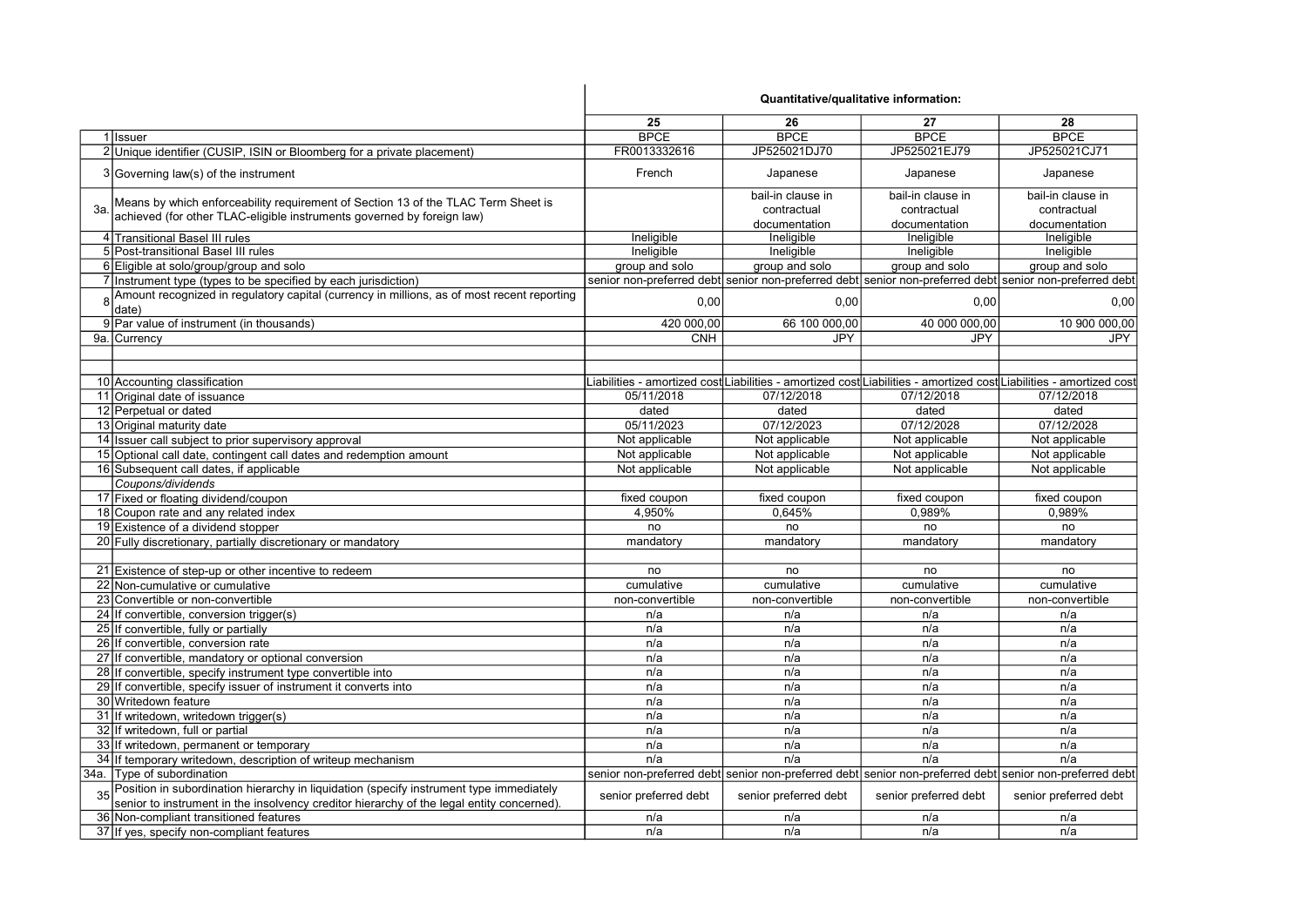|     |                                                                                            |                                                                                    | Quantitative/qualitative information:                                        |                        |                    |
|-----|--------------------------------------------------------------------------------------------|------------------------------------------------------------------------------------|------------------------------------------------------------------------------|------------------------|--------------------|
|     |                                                                                            | 29                                                                                 | 30                                                                           | 31                     | 32                 |
|     | 1 Issuer                                                                                   | <b>BPCE</b>                                                                        | <b>BPCE</b>                                                                  | <b>BPCE</b>            | <b>BPCE</b>        |
|     | 2 Unique identifier (CUSIP, ISIN or Bloomberg for a private placement)                     | S05583JAF93 / US05584KAF{05583JAD46 / US05584KAI5583JAE29 / US05584KA FR0013368115 |                                                                              |                        |                    |
|     |                                                                                            | New York State (United                                                             | New York State (United                                                       | New York State (United |                    |
|     | 3 Governing law(s) of the instrument                                                       | States)                                                                            | States)                                                                      | States)                | French             |
|     |                                                                                            |                                                                                    |                                                                              | bail-in clause in      |                    |
| За. | Means by which enforceability requirement of Section 13 of the TLAC Term Sheet is          | bail-in clause in contractual                                                      | bail-in clause in                                                            | contractual            |                    |
|     | achieved (for other TLAC-eligible instruments governed by foreign law)                     | documentation                                                                      | contractual documentation                                                    | documentation          |                    |
|     | 4 Transitional Basel III rules                                                             | Ineligible                                                                         | Ineligible                                                                   | Ineligible             | Ineligible         |
|     | 5 Post-transitional Basel III rules                                                        | Ineligible                                                                         | Ineligible                                                                   | Ineligible             | Ineligible         |
|     | 6 Eligible at solo/group/group and solo                                                    | group and solo                                                                     | group and solo                                                               | group and solo         | group and solo     |
|     | 7 Instrument type (types to be specified by each jurisdiction)                             | senior non-preferred debt                                                          | senior non-preferred debt senior non-preferred debt ior non-preferred        |                        |                    |
|     | Amount recognized in regulatory capital (currency in millions, as of most recent reporting |                                                                                    |                                                                              |                        |                    |
|     | date)                                                                                      | 0.00                                                                               | 0.00                                                                         | 0.00                   | 0,00               |
|     | 9 Par value of instrument (in thousands)                                                   | 750 000,00                                                                         | 500 000,00                                                                   | 750 000,00             | 13 000,00          |
|     | 9a. Currency                                                                               | <b>USD</b>                                                                         | <b>USD</b>                                                                   | <b>USD</b>             | <b>EUR</b>         |
|     |                                                                                            |                                                                                    |                                                                              |                        |                    |
|     |                                                                                            |                                                                                    |                                                                              |                        |                    |
|     | 10 Accounting classification                                                               | Liabilities - amortized cost                                                       | Liabilities - amortized cost Liabilities - amortized costilities - amortized |                        |                    |
|     | 11 Original date of issuance                                                               | 09/12/2018                                                                         | 09/12/2018                                                                   | 09/12/2018             | 09/28/2018         |
|     | 12 Perpetual or dated                                                                      | dated                                                                              | dated                                                                        | dated                  | dated              |
|     | 13 Original maturity date                                                                  | 09/12/2023                                                                         | 09/12/2023                                                                   | 09/12/2028             | 09/28/2029         |
|     | 14 Issuer call subject to prior supervisory approval                                       | Not applicable                                                                     | Not applicable                                                               | Not applicable         | Not applicable     |
|     | 15 Optional call date, contingent call dates and redemption amount                         | Not applicable                                                                     | Not applicable                                                               | Not applicable         | Not applicable     |
|     | 16 Subsequent call dates, if applicable                                                    | Not applicable                                                                     | Not applicable                                                               | Not applicable         | Not applicable     |
|     | Coupons/dividends                                                                          |                                                                                    |                                                                              |                        |                    |
|     | 17 Fixed or floating dividend/coupon                                                       | fixed coupon                                                                       | floating coupon                                                              | fixed coupon           | fixed coupon       |
|     | 18 Coupon rate and any related index                                                       | 4,000%                                                                             | Libor USD 3m + 124 bps                                                       | 4,625%                 | 2,116%             |
|     | 19 Existence of a dividend stopper                                                         | no                                                                                 | no                                                                           | no                     | no                 |
|     | 20 Fully discretionary, partially discretionary or mandatory                               | mandatory                                                                          | mandatory                                                                    | mandatory              | mandatory          |
|     |                                                                                            |                                                                                    |                                                                              |                        |                    |
|     | 21 Existence of step-up or other incentive to redeem                                       | no                                                                                 | no                                                                           | no                     | no                 |
|     | 22 Non-cumulative or cumulative                                                            | cumulative                                                                         | cumulative                                                                   | cumulative             | cumulative         |
|     | 23 Convertible or non-convertible                                                          | non-convertible                                                                    | non-convertible                                                              | non-convertible        | non-convertible    |
|     | 24 If convertible, conversion trigger(s)                                                   | n/a                                                                                | n/a                                                                          | n/a                    | n/a                |
|     | 25 If convertible, fully or partially                                                      | n/a                                                                                | n/a                                                                          | n/a                    | n/a                |
|     | 26 If convertible, conversion rate                                                         | n/a                                                                                | n/a                                                                          | n/a                    | n/a                |
|     | 27 If convertible, mandatory or optional conversion                                        | n/a                                                                                | n/a                                                                          | n/a                    | n/a                |
|     | 28 If convertible, specify instrument type convertible into                                | n/a                                                                                | n/a                                                                          | n/a                    | n/a                |
|     | 29 If convertible, specify issuer of instrument it converts into                           | n/a                                                                                | n/a                                                                          | n/a                    | n/a                |
|     | 30 Writedown feature                                                                       | n/a                                                                                | n/a                                                                          | n/a                    | n/a                |
|     | 31 If writedown, writedown trigger(s)                                                      | n/a                                                                                | n/a                                                                          | n/a                    | n/a                |
|     | 32 If writedown, full or partial                                                           | n/a                                                                                | n/a                                                                          | n/a                    | n/a                |
|     | 33 If writedown, permanent or temporary                                                    | n/a                                                                                | n/a                                                                          | n/a                    | n/a                |
|     | 34 If temporary writedown, description of writeup mechanism                                | n/a                                                                                | n/a                                                                          | n/a                    | n/a                |
|     | 34a. Type of subordination                                                                 | senior non-preferred debt                                                          | senior non-preferred debt  senior non-preferred debt ior non-preferred       |                        |                    |
|     | Position in subordination hierarchy in liquidation (specify instrument type immediately    |                                                                                    |                                                                              |                        |                    |
|     | senior to instrument in the insolvency creditor hierarchy of the legal entity concerned).  | senior preferred debt                                                              | senior preferred debt                                                        | senior preferred debt  | enior preferred de |
|     | 36 Non-compliant transitioned features                                                     | n/a                                                                                | n/a                                                                          | n/a                    | n/a                |
|     | 37 If yes, specify non-compliant features                                                  | n/a                                                                                | n/a                                                                          | n/a                    | n/a                |
|     |                                                                                            |                                                                                    |                                                                              |                        |                    |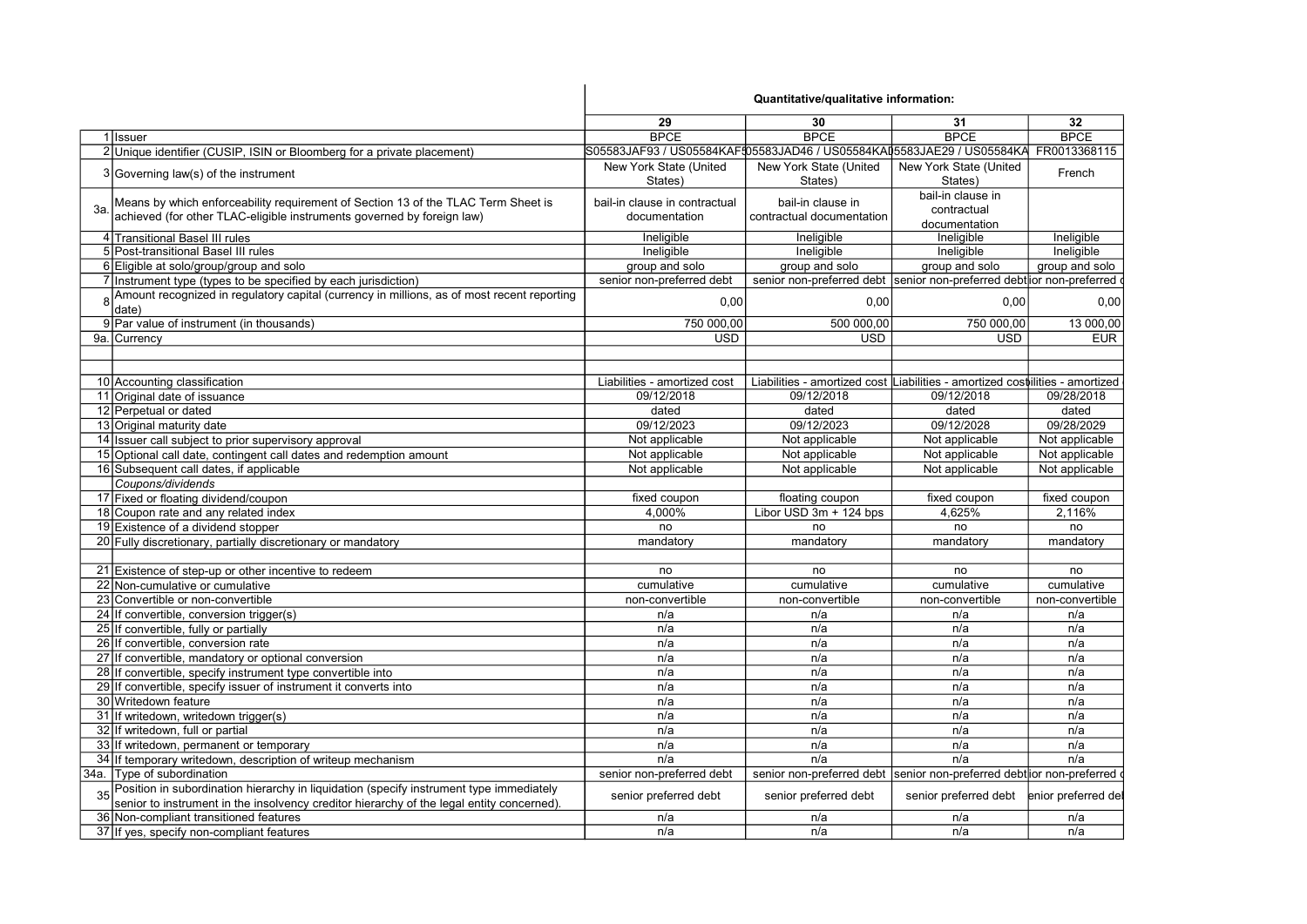|    |                                                                                                                                                                                      | Quantitative/qualitative information: |                                   |                       |                                                                                                                     |
|----|--------------------------------------------------------------------------------------------------------------------------------------------------------------------------------------|---------------------------------------|-----------------------------------|-----------------------|---------------------------------------------------------------------------------------------------------------------|
|    |                                                                                                                                                                                      | 33                                    | 34                                | 35                    | 36                                                                                                                  |
|    | 1 Issuer                                                                                                                                                                             | <b>BPCE</b>                           | <b>BPCE</b>                       | <b>BPCE</b>           | <b>BPCE</b>                                                                                                         |
|    | 2 Unique identifier (CUSIP, ISIN or Bloomberg for a private placement)                                                                                                               | FR0013368123                          | <b>US05584KAE82</b>               | FR0013375623          | JP525021EK19                                                                                                        |
|    | 3 Governing law(s) of the instrument                                                                                                                                                 | French                                | New York State (United<br>States) | French                | Japanese                                                                                                            |
|    | Means by which enforceability requirement of Section 13 of the TLAC Term Sheet is                                                                                                    |                                       | bail-in clause in                 |                       | bail-in clause in                                                                                                   |
| 3a | achieved (for other TLAC-eligible instruments governed by foreign law)                                                                                                               |                                       | contractual                       |                       | contractual                                                                                                         |
|    |                                                                                                                                                                                      |                                       | documentation                     |                       | documentation                                                                                                       |
|    | 4 Transitional Basel III rules                                                                                                                                                       | Ineligible                            | Ineligible                        | Ineligible            | Ineligible                                                                                                          |
|    | 5 Post-transitional Basel III rules                                                                                                                                                  | Ineligible                            | Ineligible                        | Ineligible            | Ineligible                                                                                                          |
|    | 6 Eligible at solo/group/group and solo                                                                                                                                              | group and solo                        | group and solo                    | group and solo        | group and solo                                                                                                      |
|    | 7 Instrument type (types to be specified by each jurisdiction)                                                                                                                       |                                       |                                   |                       | senior non-preferred debt senior non-preferred debt senior non-preferred debt senior non-preferred debt             |
|    | Amount recognized in regulatory capital (currency in millions, as of most recent reporting<br>date)                                                                                  | 0,00                                  | 0,00                              | 0,00                  | 0,00                                                                                                                |
|    | 9 Par value of instrument (in thousands)                                                                                                                                             | 50 000,00                             | 100 000,00                        | 3 000 000,00          | 50 000 000,00                                                                                                       |
|    | 9a. Currency                                                                                                                                                                         | <b>EUR</b>                            | <b>USD</b>                        | JPY                   | <b>JPY</b>                                                                                                          |
|    |                                                                                                                                                                                      |                                       |                                   |                       |                                                                                                                     |
|    | 10 Accounting classification                                                                                                                                                         |                                       |                                   |                       | Liabilities - amortized cost∣Liabilities - amortized cost∣Liabilities - amortized cost∣Liabilities - amortized cost |
|    | 11 Original date of issuance                                                                                                                                                         | 09/28/2018                            | 10/05/2018                        | 10/30/2018            | 01/25/2019                                                                                                          |
|    | 12 Perpetual or dated                                                                                                                                                                | dated                                 | dated                             | dated                 | dated                                                                                                               |
|    | 13 Original maturity date                                                                                                                                                            | 09/27/2030                            | 09/12/2028                        | 10/30/2028            | 01/25/2024                                                                                                          |
|    | 14 Issuer call subject to prior supervisory approval                                                                                                                                 | Not applicable                        | Not applicable                    | Not applicable        | Not applicable                                                                                                      |
|    | 15 Optional call date, contingent call dates and redemption amount                                                                                                                   | Not applicable                        | Not applicable                    | Not applicable        | Not applicable                                                                                                      |
|    | 16 Subsequent call dates, if applicable                                                                                                                                              | Not applicable                        | Not applicable                    | Not applicable        | Not applicable                                                                                                      |
|    | Coupons/dividends                                                                                                                                                                    |                                       |                                   |                       |                                                                                                                     |
|    | 17 Fixed or floating dividend/coupon                                                                                                                                                 | fixed coupon                          | fixed coupon                      | fixed coupon          | fixed coupon                                                                                                        |
|    | 18 Coupon rate and any related index                                                                                                                                                 | 2.200%                                | 4,625%                            | 1.010%                | 1.258%                                                                                                              |
|    | 19 Existence of a dividend stopper                                                                                                                                                   | no                                    | no                                | no                    | no                                                                                                                  |
|    | 20 Fully discretionary, partially discretionary or mandatory                                                                                                                         | mandatory                             | mandatory                         | mandatory             | mandatory                                                                                                           |
|    |                                                                                                                                                                                      |                                       |                                   |                       |                                                                                                                     |
|    | 21 Existence of step-up or other incentive to redeem                                                                                                                                 | no                                    | no                                | no                    | no                                                                                                                  |
|    | 22 Non-cumulative or cumulative                                                                                                                                                      | cumulative                            | cumulative                        | cumulative            | cumulative                                                                                                          |
|    | 23 Convertible or non-convertible                                                                                                                                                    | non-convertible                       | non-convertible                   | non-convertible       | non-convertible                                                                                                     |
|    | 24 If convertible, conversion trigger(s)                                                                                                                                             | n/a                                   | n/a                               | n/a                   | n/a                                                                                                                 |
|    | 25 If convertible, fully or partially                                                                                                                                                | n/a                                   | n/a                               | n/a                   | n/a                                                                                                                 |
|    | 26 If convertible, conversion rate                                                                                                                                                   | n/a                                   | n/a                               | n/a                   | n/a                                                                                                                 |
|    | 27 If convertible, mandatory or optional conversion                                                                                                                                  | n/a                                   | n/a                               | n/a                   | n/a                                                                                                                 |
|    | 28 If convertible, specify instrument type convertible into                                                                                                                          | n/a                                   | n/a                               | n/a                   | n/a                                                                                                                 |
|    | 29 If convertible, specify issuer of instrument it converts into                                                                                                                     | n/a                                   | n/a                               | n/a                   | n/a                                                                                                                 |
|    | 30 Writedown feature                                                                                                                                                                 | n/a                                   | n/a                               | n/a                   | n/a                                                                                                                 |
|    | 31 If writedown, writedown trigger(s)                                                                                                                                                | n/a                                   | n/a                               | n/a                   | n/a                                                                                                                 |
|    | 32 If writedown, full or partial                                                                                                                                                     | n/a                                   | n/a                               | n/a                   | n/a                                                                                                                 |
|    | 33 If writedown, permanent or temporary                                                                                                                                              | n/a                                   | n/a                               | n/a                   | n/a                                                                                                                 |
|    | 34 If temporary writedown, description of writeup mechanism                                                                                                                          | n/a                                   | n/a                               | n/a                   | n/a                                                                                                                 |
|    | 34a. Type of subordination                                                                                                                                                           |                                       |                                   |                       | senior non-preferred debt senior non-preferred debt senior non-preferred debt senior non-preferred debt             |
|    | Position in subordination hierarchy in liquidation (specify instrument type immediately<br>senior to instrument in the insolvency creditor hierarchy of the legal entity concerned). | senior preferred debt                 | senior preferred debt             | senior preferred debt | senior preferred debt                                                                                               |
|    | 36 Non-compliant transitioned features                                                                                                                                               | n/a                                   | n/a                               | n/a                   | n/a                                                                                                                 |
|    | 37 If yes, specify non-compliant features                                                                                                                                            | n/a                                   | n/a                               | n/a                   | n/a                                                                                                                 |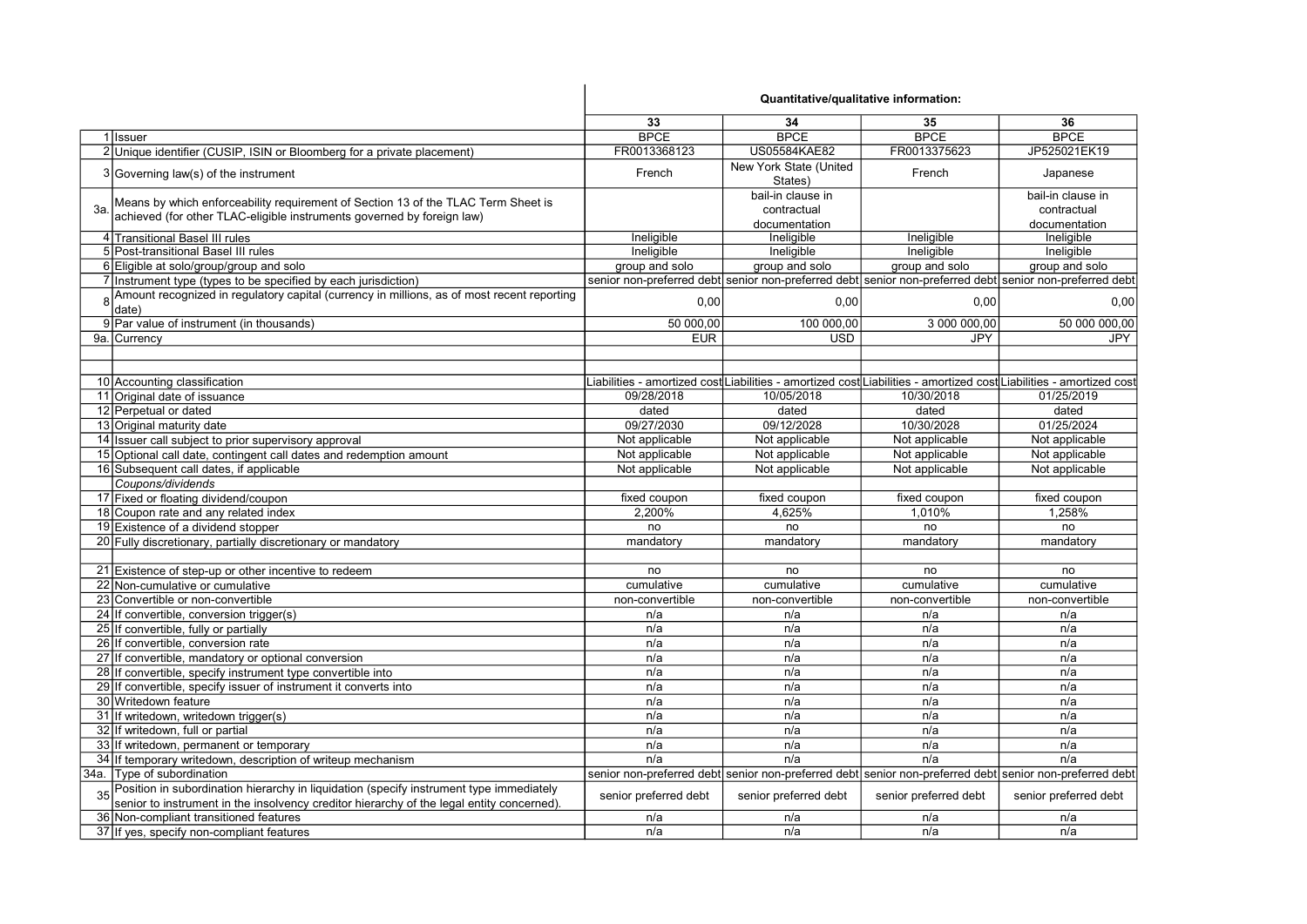|                                                                                                                                                                                         | Quantitative/qualitative information: |                       |                       |                                                                                                                     |
|-----------------------------------------------------------------------------------------------------------------------------------------------------------------------------------------|---------------------------------------|-----------------------|-----------------------|---------------------------------------------------------------------------------------------------------------------|
|                                                                                                                                                                                         | 37                                    | 38                    | 39                    | 40                                                                                                                  |
| 1 Issuer                                                                                                                                                                                | <b>BPCE</b>                           | <b>BPCE</b>           | <b>BPCE</b>           | <b>BPCE</b>                                                                                                         |
| 2 Unique identifier (CUSIP, ISIN or Bloomberg for a private placement)                                                                                                                  | JP525021CK11                          | JP525021DK10          | FR0013398971          | FR0013412343                                                                                                        |
| 3 Governing law(s) of the instrument                                                                                                                                                    | Japanese                              | Japanese              | French                | French                                                                                                              |
| Means by which enforceability requirement of Section 13 of the TLAC Term Sheet is                                                                                                       | bail-in clause in                     | bail-in clause in     |                       |                                                                                                                     |
| 3a<br>achieved (for other TLAC-eligible instruments governed by foreign law)                                                                                                            | contractual                           | contractual           |                       |                                                                                                                     |
|                                                                                                                                                                                         | documentation                         | documentation         |                       |                                                                                                                     |
| 4 Transitional Basel III rules                                                                                                                                                          | Ineligible                            | Ineligible            | Ineligible            | Ineligible                                                                                                          |
| 5 Post-transitional Basel III rules                                                                                                                                                     | Ineligible                            | Ineligible            | Ineligible            | Ineligible                                                                                                          |
| 6 Eligible at solo/group/group and solo                                                                                                                                                 | group and solo                        | group and solo        | group and solo        | group and solo                                                                                                      |
| 7 Instrument type (types to be specified by each jurisdiction)                                                                                                                          |                                       |                       |                       | senior non-preferred debt senior non-preferred debt senior non-preferred debt senior non-preferred debt             |
| 8 Amount recognized in regulatory capital (currency in millions, as of most recent reporting<br>date)                                                                                   | 0,00                                  | 0,00                  | 0.00                  | 0,00                                                                                                                |
| 9 Par value of instrument (in thousands)                                                                                                                                                | 66 200 000,00                         | 25 000 000,00         | 10 000 000,00         | 1 000 000,00                                                                                                        |
| 9a. Currency                                                                                                                                                                            | JPY                                   | <b>JPY</b>            | JPY                   | <b>EUR</b>                                                                                                          |
|                                                                                                                                                                                         |                                       |                       |                       |                                                                                                                     |
| 10 Accounting classification                                                                                                                                                            |                                       |                       |                       | Liabilities - amortized cost∣Liabilities - amortized cost∣Liabilities - amortized cost∣Liabilities - amortized cost |
| 11 Original date of issuance                                                                                                                                                            | 01/25/2019                            | 01/25/2019            | 01/30/2019            | 04/01/2019                                                                                                          |
| 12 Perpetual or dated                                                                                                                                                                   | dated                                 | dated                 | dated                 | dated                                                                                                               |
| 13 Original maturity date                                                                                                                                                               | 01/25/2024                            | 01/25/2029            | 01/30/2034            | 04/01/2025                                                                                                          |
| 14 Issuer call subject to prior supervisory approval                                                                                                                                    | Not applicable                        | Not applicable        | Not applicable        | Not applicable                                                                                                      |
| 15 Optional call date, contingent call dates and redemption amount                                                                                                                      | Not applicable                        | Not applicable        | Not applicable        | Not applicable                                                                                                      |
| 16 Subsequent call dates, if applicable                                                                                                                                                 | Not applicable                        | Not applicable        | Not applicable        | Not applicable                                                                                                      |
| Coupons/dividends                                                                                                                                                                       |                                       |                       |                       |                                                                                                                     |
| 17 Fixed or floating dividend/coupon                                                                                                                                                    | fixed coupon                          | fixed coupon          | fixed coupon          | fixed coupon                                                                                                        |
| 18 Coupon rate and any related index                                                                                                                                                    | 1,258%                                | 1,499%                | 1,723%                | 1,000%                                                                                                              |
| 19 Existence of a dividend stopper                                                                                                                                                      | no                                    | no                    | no                    | no                                                                                                                  |
| 20 Fully discretionary, partially discretionary or mandatory                                                                                                                            | mandatory                             | mandatory             | mandatory             | mandatory                                                                                                           |
|                                                                                                                                                                                         |                                       |                       |                       |                                                                                                                     |
| 21 Existence of step-up or other incentive to redeem                                                                                                                                    | no                                    | no                    | no                    | no                                                                                                                  |
| 22 Non-cumulative or cumulative                                                                                                                                                         | cumulative                            | cumulative            | cumulative            | cumulative                                                                                                          |
| 23 Convertible or non-convertible                                                                                                                                                       | non-convertible                       | non-convertible       | non-convertible       | non-convertible                                                                                                     |
| 24 If convertible, conversion trigger(s)                                                                                                                                                | n/a                                   | n/a                   | n/a                   | n/a                                                                                                                 |
| 25 If convertible, fully or partially                                                                                                                                                   | n/a                                   | n/a                   | n/a                   | n/a                                                                                                                 |
| 26 If convertible, conversion rate                                                                                                                                                      | n/a                                   | n/a                   | n/a                   | n/a                                                                                                                 |
| 27 If convertible, mandatory or optional conversion                                                                                                                                     | n/a                                   | n/a                   | n/a                   | n/a                                                                                                                 |
| 28 If convertible, specify instrument type convertible into                                                                                                                             | n/a                                   | n/a                   | n/a                   | n/a                                                                                                                 |
| 29 If convertible, specify issuer of instrument it converts into                                                                                                                        | n/a                                   | n/a                   | n/a                   | n/a                                                                                                                 |
| 30 Writedown feature                                                                                                                                                                    | n/a                                   | n/a                   | n/a                   | n/a                                                                                                                 |
| 31 If writedown, writedown trigger(s)                                                                                                                                                   | n/a                                   | n/a                   | n/a                   | n/a                                                                                                                 |
| 32 If writedown, full or partial                                                                                                                                                        | n/a                                   | n/a                   | n/a                   | n/a                                                                                                                 |
| 33 If writedown, permanent or temporary                                                                                                                                                 | n/a                                   | n/a                   | n/a                   | n/a                                                                                                                 |
| 34 If temporary writedown, description of writeup mechanism                                                                                                                             | n/a                                   | n/a                   | n/a                   | n/a                                                                                                                 |
| 34a. Type of subordination                                                                                                                                                              |                                       |                       |                       | senior non-preferred debt senior non-preferred debt senior non-preferred debt senior non-preferred debt             |
| 35 Position in subordination hierarchy in liquidation (specify instrument type immediately<br>senior to instrument in the insolvency creditor hierarchy of the legal entity concerned). | senior preferred debt                 | senior preferred debt | senior preferred debt | senior preferred debt                                                                                               |
| 36 Non-compliant transitioned features                                                                                                                                                  | n/a                                   | n/a                   | n/a                   | n/a                                                                                                                 |
| 37 If yes, specify non-compliant features                                                                                                                                               | n/a                                   | n/a                   | n/a                   | n/a                                                                                                                 |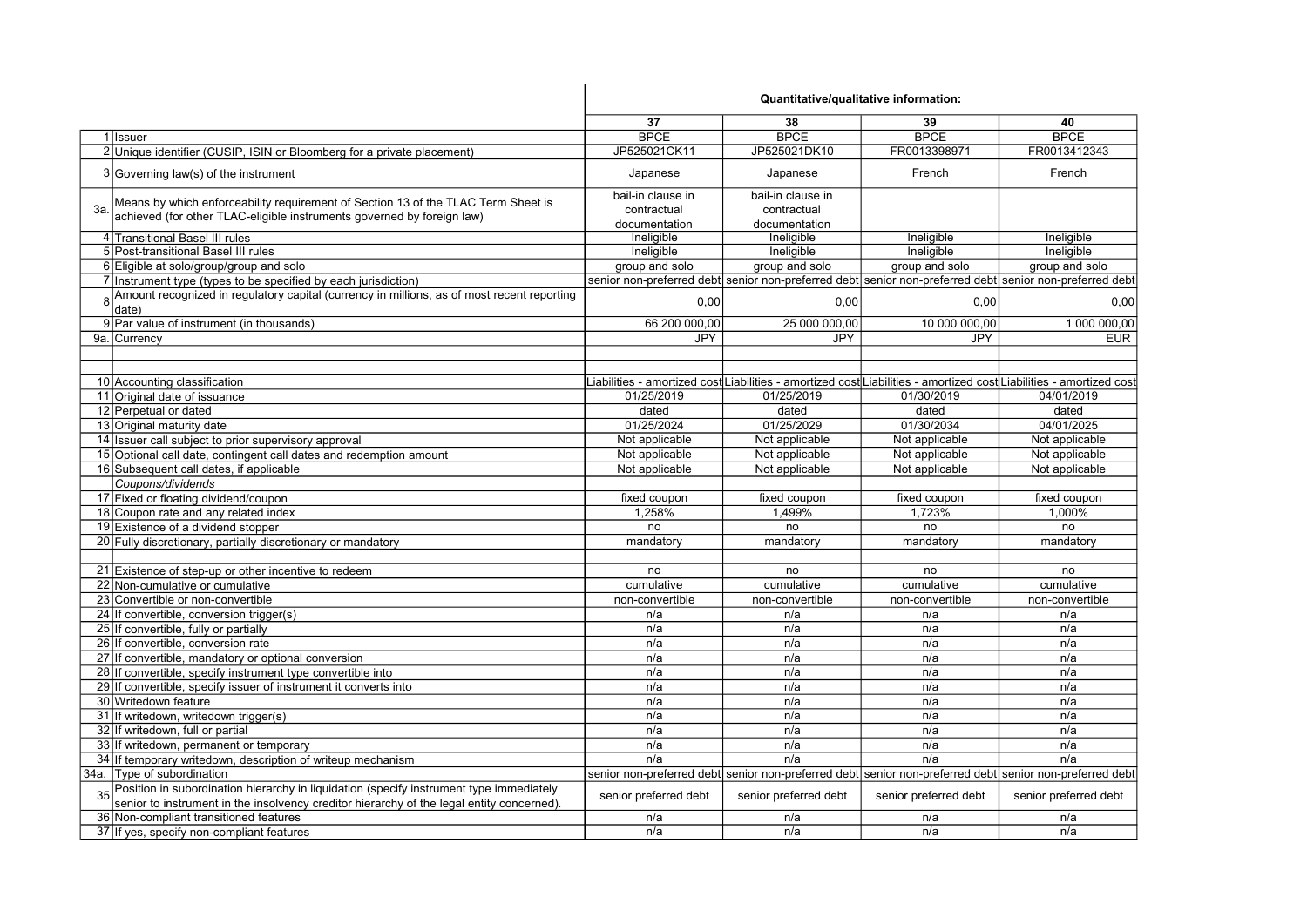|                                                                                                                                                                                      | Quantitative/qualitative information: |                       |                       |                                                                                                                     |
|--------------------------------------------------------------------------------------------------------------------------------------------------------------------------------------|---------------------------------------|-----------------------|-----------------------|---------------------------------------------------------------------------------------------------------------------|
|                                                                                                                                                                                      | 41                                    | 42                    | 43                    | 44                                                                                                                  |
| 1 Issuer                                                                                                                                                                             | <b>BPCE</b>                           | <b>BPCE</b>           | <b>BPCE</b>           | <b>BPCE</b>                                                                                                         |
| 2 Unique identifier (CUSIP, ISIN or Bloomberg for a private placement)                                                                                                               | FR0013426921                          | FR0013426939          | FR0013426954          | FR0013429073                                                                                                        |
| 3 Governing law(s) of the instrument                                                                                                                                                 | French                                | French                | French                | French                                                                                                              |
| Means by which enforceability requirement of Section 13 of the TLAC Term Sheet is<br>За.<br>achieved (for other TLAC-eligible instruments governed by foreign law)                   |                                       |                       |                       |                                                                                                                     |
| 4 Transitional Basel III rules                                                                                                                                                       | Ineligible                            | Ineligible            | Ineligible            | Ineligible                                                                                                          |
| 5 Post-transitional Basel III rules                                                                                                                                                  | Ineligible                            | Ineligible            | Ineligible            | Ineligible                                                                                                          |
| 6 Eligible at solo/group/group and solo                                                                                                                                              | group and solo                        | group and solo        | group and solo        | group and solo                                                                                                      |
| 7 Instrument type (types to be specified by each jurisdiction)                                                                                                                       |                                       |                       |                       | senior non-preferred debt senior non-preferred debt senior non-preferred debt senior non-preferred debt             |
| 8 Amount recognized in regulatory capital (currency in millions, as of most recent reporting<br>date)                                                                                | 0,00                                  | 0,00                  | 0,00                  | 0,00                                                                                                                |
| 9 Par value of instrument (in thousands)                                                                                                                                             | 36 000 000,00                         | 4 500 000,00          | 15 100 000,00         | 1 250 000,00                                                                                                        |
| 9a. Currency                                                                                                                                                                         | <b>JPY</b>                            | <b>JPY</b>            | <b>JPY</b>            | <b>EUR</b>                                                                                                          |
|                                                                                                                                                                                      |                                       |                       |                       |                                                                                                                     |
| 10 Accounting classification                                                                                                                                                         |                                       |                       |                       | Liabilities - amortized cost Liabilities - amortized cost Liabilities - amortized cost Liabilities - amortized cost |
| 11 Original date of issuance                                                                                                                                                         | 06/24/2019                            | 06/24/2019            | 06/24/2019            | 06/26/2019                                                                                                          |
| 12 Perpetual or dated                                                                                                                                                                | dated                                 | dated                 | dated                 | dated                                                                                                               |
| 13 Original maturity date                                                                                                                                                            | 06/24/2024                            | 06/24/2026            | 06/22/2029            | 09/26/2024                                                                                                          |
| 14 Issuer call subject to prior supervisory approval                                                                                                                                 | Not applicable                        | Not applicable        | Not applicable        | Not applicable                                                                                                      |
| 15 Optional call date, contingent call dates and redemption amount                                                                                                                   | Not applicable                        | Not applicable        | Not applicable        | Not applicable                                                                                                      |
| 16 Subsequent call dates, if applicable                                                                                                                                              | Not applicable                        | Not applicable        | Not applicable        | Not applicable                                                                                                      |
| Coupons/dividends                                                                                                                                                                    |                                       |                       |                       |                                                                                                                     |
| 17 Fixed or floating dividend/coupon                                                                                                                                                 | fixed coupon                          | fixed coupon          | fixed coupon          | fixed coupon                                                                                                        |
| 18 Coupon rate and any related index                                                                                                                                                 | 0.562%                                | 0.634%                | 0,794%                | 0,625%                                                                                                              |
| 19 Existence of a dividend stopper                                                                                                                                                   | no                                    | no                    | no                    | no                                                                                                                  |
| 20 Fully discretionary, partially discretionary or mandatory                                                                                                                         | mandatory                             | mandatory             | mandatory             | mandatory                                                                                                           |
|                                                                                                                                                                                      |                                       |                       |                       |                                                                                                                     |
| 21 Existence of step-up or other incentive to redeem                                                                                                                                 | no                                    | no                    | no                    | no                                                                                                                  |
| 22 Non-cumulative or cumulative                                                                                                                                                      | cumulative                            | cumulative            | cumulative            | cumulative                                                                                                          |
| 23 Convertible or non-convertible                                                                                                                                                    | non-convertible                       | non-convertible       | non-convertible       | non-convertible                                                                                                     |
| 24 If convertible, conversion trigger(s)                                                                                                                                             | n/a                                   | n/a                   | n/a                   | n/a                                                                                                                 |
| 25 If convertible, fully or partially                                                                                                                                                | n/a                                   | n/a                   | n/a                   | n/a                                                                                                                 |
| 26 If convertible, conversion rate                                                                                                                                                   | n/a                                   | n/a                   | n/a                   | n/a                                                                                                                 |
| 27 If convertible, mandatory or optional conversion                                                                                                                                  | n/a                                   | n/a                   | n/a                   | n/a                                                                                                                 |
| 28 If convertible, specify instrument type convertible into                                                                                                                          | n/a                                   | n/a                   | n/a                   | n/a                                                                                                                 |
| 29 If convertible, specify issuer of instrument it converts into                                                                                                                     | n/a                                   | n/a                   | n/a                   | n/a                                                                                                                 |
| 30 Writedown feature                                                                                                                                                                 | n/a                                   | n/a                   | n/a                   | n/a                                                                                                                 |
| 31 If writedown, writedown trigger(s)                                                                                                                                                | n/a                                   | n/a                   | n/a                   | n/a                                                                                                                 |
| 32 If writedown, full or partial                                                                                                                                                     | n/a                                   | n/a                   | n/a                   | n/a                                                                                                                 |
| 33 If writedown, permanent or temporary                                                                                                                                              | n/a                                   | n/a                   | n/a                   | n/a                                                                                                                 |
| 34 If temporary writedown, description of writeup mechanism                                                                                                                          | n/a                                   | n/a                   | n/a                   | n/a                                                                                                                 |
| 34a. Type of subordination                                                                                                                                                           |                                       |                       |                       | senior non-preferred debt senior non-preferred debt senior non-preferred debt senior non-preferred debt             |
| Position in subordination hierarchy in liquidation (specify instrument type immediately<br>senior to instrument in the insolvency creditor hierarchy of the legal entity concerned). | senior preferred debt                 | senior preferred debt | senior preferred debt | senior preferred debt                                                                                               |
| 36 Non-compliant transitioned features                                                                                                                                               | n/a                                   | n/a                   | n/a                   | n/a                                                                                                                 |
| 37 If yes, specify non-compliant features                                                                                                                                            | n/a                                   | n/a                   | n/a                   | n/a                                                                                                                 |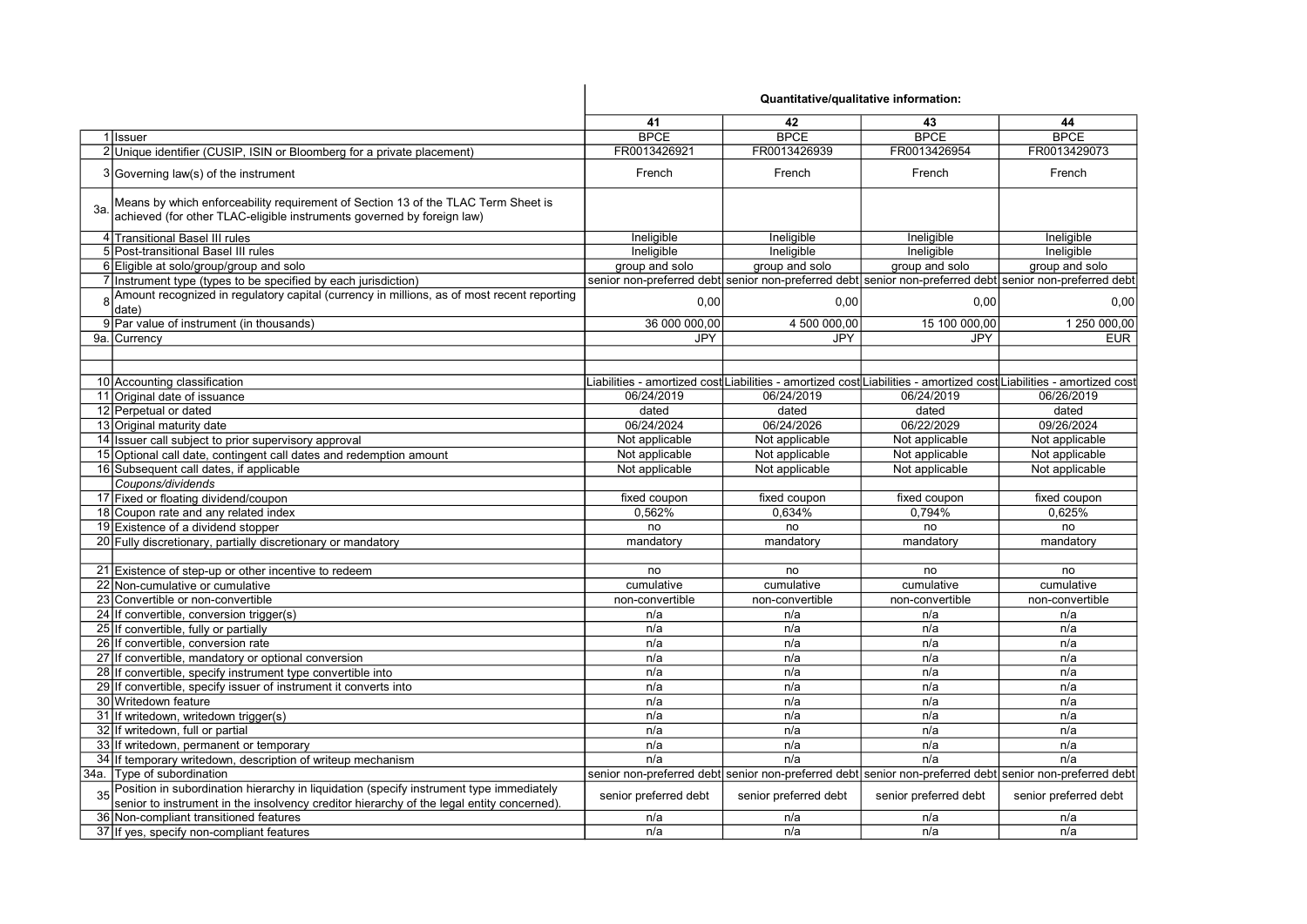|                                                                                                                                                                                      | Quantitative/qualitative information: |                       |                                                                                                              |                                                |
|--------------------------------------------------------------------------------------------------------------------------------------------------------------------------------------|---------------------------------------|-----------------------|--------------------------------------------------------------------------------------------------------------|------------------------------------------------|
|                                                                                                                                                                                      | 45                                    | 46                    | 47                                                                                                           | 48                                             |
| 1 Issuer                                                                                                                                                                             | <b>BPCE</b>                           | <b>BPCE</b>           | <b>BPCE</b>                                                                                                  | <b>BPCE</b>                                    |
| 2 Unique identifier (CUSIP, ISIN or Bloomberg for a private placement)                                                                                                               | FR0013412343                          | FR0013455540          | JP525021CKC7                                                                                                 | JP525021DKC5                                   |
| 3 Governing law(s) of the instrument                                                                                                                                                 | French                                | French                | Japanese                                                                                                     | Japanese                                       |
| Means by which enforceability requirement of Section 13 of the TLAC Term Sheet is<br>3a<br>achieved (for other TLAC-eligible instruments governed by foreign law)                    |                                       |                       | bail-in clause in<br>contractual<br>documentation                                                            | bail-in clause in contractual<br>documentation |
| 4 Transitional Basel III rules                                                                                                                                                       | Ineligible                            | Ineligible            | Ineligible                                                                                                   | Ineligible                                     |
| 5 Post-transitional Basel III rules                                                                                                                                                  | Ineligible                            | Ineligible            | Ineligible                                                                                                   | Ineligible                                     |
| 6 Eligible at solo/group/group and solo                                                                                                                                              | group and solo                        | group and solo        | group and solo                                                                                               | group and solo                                 |
| 7 Instrument type (types to be specified by each jurisdiction)                                                                                                                       |                                       |                       | senior non-preferred debt senior non-preferred debt senior non-preferred debt                                | senior non-preferred debt                      |
| 8 Amount recognized in regulatory capital (currency in millions, as of most recent reporting<br>date)                                                                                | 0,00                                  | 0,00                  | 0,00                                                                                                         | 0,00                                           |
| 9 Par value of instrument (in thousands)                                                                                                                                             | 50 000,00                             | 1 000 000,00          | 46 500 000,00                                                                                                | 7 100 000,00                                   |
| 9a. Currency                                                                                                                                                                         | <b>EUR</b>                            | <b>EUR</b>            | <b>JPY</b>                                                                                                   | <b>JPY</b>                                     |
|                                                                                                                                                                                      |                                       |                       |                                                                                                              |                                                |
| 10 Accounting classification                                                                                                                                                         |                                       |                       | Liabilities - amortized cost $\sf L$ iabilities - amortized cost $\sf L$ iabilities - amortized cost $\sf L$ | Liabilities - amortized cost                   |
| 11 Original date of issuance                                                                                                                                                         | 09/09/2019                            | 10/24/2019            | 12/12/2019                                                                                                   | 12/12/2019                                     |
| 12 Perpetual or dated                                                                                                                                                                | dated                                 | dated                 | dated                                                                                                        | dated                                          |
| 13 Original maturity date                                                                                                                                                            | 04/01/2025                            | 02/24/2027            | 12/12/2024                                                                                                   | 12/12/2029                                     |
| 14 Issuer call subject to prior supervisory approval                                                                                                                                 | Not applicable                        | Not applicable        | Not applicable                                                                                               | Not applicable                                 |
| 15 Optional call date, contingent call dates and redemption amount                                                                                                                   | Not applicable                        | Not applicable        | Not applicable                                                                                               | Not applicable                                 |
| 16 Subsequent call dates, if applicable                                                                                                                                              | Not applicable                        | Not applicable        | Not applicable                                                                                               | Not applicable                                 |
| Coupons/dividends                                                                                                                                                                    |                                       |                       |                                                                                                              |                                                |
| 17 Fixed or floating dividend/coupon                                                                                                                                                 | fixed coupon                          | fixed coupon          | fixed coupon                                                                                                 | fixed coupon                                   |
| 18 Coupon rate and any related index                                                                                                                                                 | 1.000%                                | 0.500%                | 0.499%                                                                                                       | 0.683%                                         |
| 19 Existence of a dividend stopper                                                                                                                                                   | no                                    | no                    | no                                                                                                           | no                                             |
| 20 Fully discretionary, partially discretionary or mandatory                                                                                                                         | mandatory                             | mandatory             | mandatory                                                                                                    | mandatory                                      |
|                                                                                                                                                                                      |                                       |                       |                                                                                                              |                                                |
| 21 Existence of step-up or other incentive to redeem                                                                                                                                 | no                                    | no                    | no                                                                                                           | no                                             |
| 22 Non-cumulative or cumulative                                                                                                                                                      | cumulative                            | cumulative            | cumulative                                                                                                   | cumulative                                     |
| 23 Convertible or non-convertible                                                                                                                                                    | non-convertible                       | non-convertible       | non-convertible                                                                                              | non-convertible                                |
| 24 If convertible, conversion trigger(s)                                                                                                                                             | n/a                                   | n/a                   | n/a                                                                                                          | n/a                                            |
| 25 If convertible, fully or partially                                                                                                                                                | n/a                                   | n/a                   | n/a                                                                                                          | n/a                                            |
| 26 If convertible, conversion rate                                                                                                                                                   | n/a                                   | n/a                   | n/a                                                                                                          | n/a                                            |
| 27 If convertible, mandatory or optional conversion                                                                                                                                  | n/a                                   | n/a                   | n/a                                                                                                          | n/a                                            |
| 28 If convertible, specify instrument type convertible into                                                                                                                          | n/a                                   | n/a                   | n/a                                                                                                          | n/a                                            |
| 29 If convertible, specify issuer of instrument it converts into                                                                                                                     | n/a                                   | n/a                   | n/a                                                                                                          | n/a                                            |
| 30 Writedown feature                                                                                                                                                                 | n/a                                   | n/a                   | n/a                                                                                                          | n/a                                            |
| 31 If writedown, writedown trigger(s)                                                                                                                                                | n/a                                   | n/a                   | n/a                                                                                                          | n/a                                            |
| 32 If writedown, full or partial                                                                                                                                                     | n/a                                   | n/a                   | n/a                                                                                                          | n/a                                            |
| 33 If writedown, permanent or temporary                                                                                                                                              | n/a                                   | n/a                   | n/a                                                                                                          | n/a                                            |
| 34 If temporary writedown, description of writeup mechanism                                                                                                                          | n/a                                   | n/a                   | n/a                                                                                                          | n/a                                            |
| 34a. Type of subordination                                                                                                                                                           |                                       |                       | senior non-preferred debt senior non-preferred debt senior non-preferred debt                                | senior non-preferred debt                      |
| Position in subordination hierarchy in liquidation (specify instrument type immediately<br>senior to instrument in the insolvency creditor hierarchy of the legal entity concerned). | senior preferred debt                 | senior preferred debt | senior preferred debt                                                                                        | senior preferred debt                          |
| 36 Non-compliant transitioned features                                                                                                                                               | n/a                                   | n/a                   | n/a                                                                                                          | n/a                                            |
| 37 If yes, specify non-compliant features                                                                                                                                            | n/a                                   | n/a                   | n/a                                                                                                          | n/a                                            |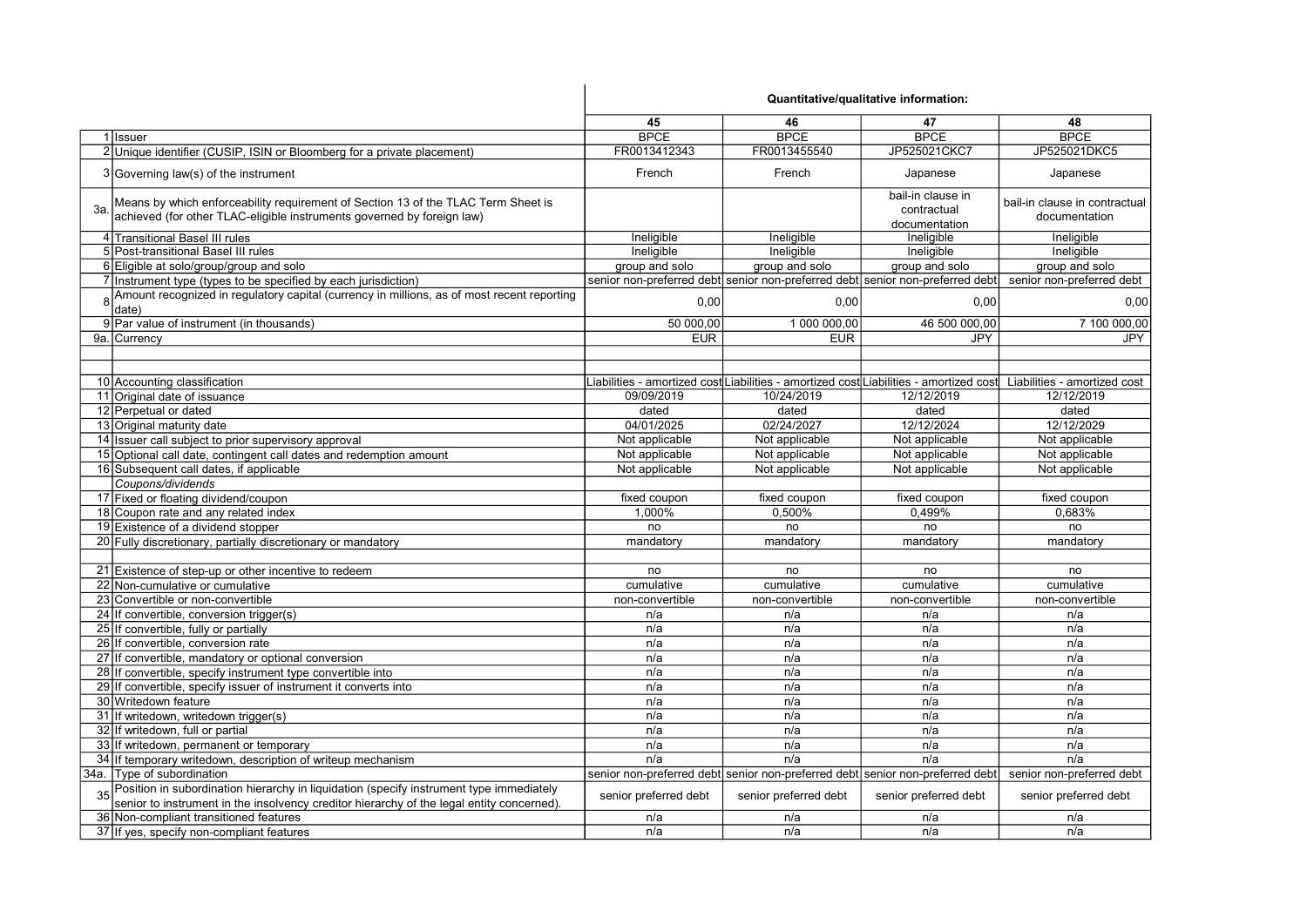|     |                                                                                                                                                                                      | Quantitative/qualitative information:          |                            |                                                |                     |
|-----|--------------------------------------------------------------------------------------------------------------------------------------------------------------------------------------|------------------------------------------------|----------------------------|------------------------------------------------|---------------------|
|     |                                                                                                                                                                                      | 49                                             | 50                         | 51                                             | 52                  |
|     | 1 Issuer                                                                                                                                                                             | <b>BPCE</b>                                    | <b>BPCE</b>                | <b>BPCE</b>                                    | <b>BPCE</b>         |
|     | 2 Unique identifier (CUSIP, ISIN or Bloomberg for a private placement)                                                                                                               | JS05583JAG76 / US05584KAG31                    | FR0013534674               | JS05583JAH59 / US05584KAH14 FR00140004R7       |                     |
|     | 3 Governing law(s) of the instrument                                                                                                                                                 | New York State (United States)                 | French                     | New York State (United States)                 | French              |
| За. | Means by which enforceability requirement of Section 13 of the TLAC Term Sheet is<br>achieved (for other TLAC-eligible instruments governed by foreign law)                          | bail-in clause in contractual<br>documentation |                            | bail-in clause in contractual<br>documentation |                     |
|     | 4 Transitional Basel III rules                                                                                                                                                       | Ineligible                                     | Ineligible                 | Ineligible                                     | Ineligible          |
|     | 5 Post-transitional Basel III rules                                                                                                                                                  | Ineligible                                     | Ineligible                 | Ineligible                                     | Ineligible          |
|     | 6 Eligible at solo/group/group and solo                                                                                                                                              | group and solo                                 | group and solo             | group and solo                                 | group and solo      |
|     | 7 Instrument type (types to be specified by each jurisdiction)                                                                                                                       | senior non-preferred debt                      | enior non-preferred det    | senior non-preferred debt                      | or non-preferred    |
| 8   | Amount recognized in regulatory capital (currency in millions, as of most recent reporting<br>date)                                                                                  | 0,00                                           | 0,00                       | 0,00                                           | 0,00                |
|     | 9 Par value of instrument (in thousands)                                                                                                                                             | 1 250 000,00                                   | 1 250 000,00               | 1 350 000,00                                   | 200 000,00          |
|     | 9a. Currency                                                                                                                                                                         | <b>USD</b>                                     | <b>EUR</b>                 | <b>USD</b>                                     | <b>USD</b>          |
|     |                                                                                                                                                                                      |                                                |                            |                                                |                     |
|     | 10 Accounting classification                                                                                                                                                         | Liabilities - amortized cost                   | iabilities - amortized cos | Liabilities - amortized cost                   | ilities - amortized |
|     | 11 Original date of issuance                                                                                                                                                         | 01/14/2020                                     | 09/15/2020                 | 10/06/2020                                     | 10/13/2020          |
|     | 12 Perpetual or dated                                                                                                                                                                | dated                                          | dated                      | dated                                          | dated               |
|     | 13 Original maturity date                                                                                                                                                            | 01/14/2025                                     | 09/15/2027                 | 10/06/2026                                     | 10/13/2027          |
|     | 14 Issuer call subject to prior supervisory approval                                                                                                                                 | Not applicable                                 | Applicable                 | Applicable                                     | Not applicable      |
|     | 15 Optional call date, contingent call dates and redemption amount                                                                                                                   | Not applicable                                 | 09/15/2026; at par         | 10/06/2025; at par                             | Not applicable      |
|     | 16 Subsequent call dates, if applicable                                                                                                                                              | Not applicable                                 | Not applicable             | Not applicable                                 | Not applicable      |
|     | Coupons/dividends                                                                                                                                                                    |                                                |                            |                                                |                     |
|     | 17 Fixed or floating dividend/coupon                                                                                                                                                 | fixed coupon                                   | d coupon / floating coup   | fixed coupon / floating coupon                 | fixed coupon        |
|     | 18 Coupon rate and any related index                                                                                                                                                 | 2,375%                                         | $6/3$ months Euribor +     | 1.652% / SOFR compound                         | 1.826%              |
|     | 19 Existence of a dividend stopper                                                                                                                                                   | no                                             | no                         | no                                             | no                  |
|     | 20 Fully discretionary, partially discretionary or mandatory                                                                                                                         | mandatory                                      | mandatory                  | mandatory                                      | mandatory           |
|     |                                                                                                                                                                                      |                                                |                            |                                                |                     |
|     | 21 Existence of step-up or other incentive to redeem                                                                                                                                 | no                                             | no                         | no                                             | no                  |
|     | 22 Non-cumulative or cumulative                                                                                                                                                      | cumulative                                     | cumulative                 | cumulative                                     | cumulative          |
|     | 23 Convertible or non-convertible                                                                                                                                                    | non-convertible                                | non-convertible            | non-convertible                                | non-convertible     |
|     | 24 If convertible, conversion trigger(s)                                                                                                                                             | n/a                                            | n/a                        | n/a                                            | n/a                 |
|     | 25 If convertible, fully or partially                                                                                                                                                | n/a                                            | n/a                        | n/a                                            | n/a                 |
|     | 26 If convertible, conversion rate                                                                                                                                                   | n/a                                            | n/a                        | n/a                                            | n/a                 |
|     | 27 If convertible, mandatory or optional conversion                                                                                                                                  | n/a                                            | n/a                        | n/a                                            | n/a                 |
|     | 28 If convertible, specify instrument type convertible into                                                                                                                          | n/a                                            | n/a                        | n/a                                            | n/a                 |
|     | 29 If convertible, specify issuer of instrument it converts into                                                                                                                     | n/a                                            | n/a                        | n/a                                            | n/a                 |
|     | 30 Writedown feature                                                                                                                                                                 | n/a                                            | n/a                        | n/a                                            | n/a                 |
|     | 31 If writedown, writedown trigger(s)                                                                                                                                                | n/a                                            | n/a                        | n/a                                            | n/a                 |
|     | 32 If writedown, full or partial                                                                                                                                                     | n/a                                            | n/a                        | n/a                                            | n/a                 |
|     | 33 If writedown, permanent or temporary                                                                                                                                              | n/a                                            | n/a                        | n/a                                            | n/a                 |
|     | 34 If temporary writedown, description of writeup mechanism                                                                                                                          | n/a                                            | n/a                        | n/a                                            | n/a                 |
|     | 34a. Type of subordination                                                                                                                                                           | senior non-preferred debt                      | enior non-preferred deb    | senior non-preferred debt                      | or non-preferred    |
|     | Position in subordination hierarchy in liquidation (specify instrument type immediately<br>senior to instrument in the insolvency creditor hierarchy of the legal entity concerned). | senior preferred debt                          | senior preferred debt      | senior preferred debt                          | enior preferred de  |
|     | 36 Non-compliant transitioned features                                                                                                                                               | n/a                                            | n/a                        | n/a                                            | n/a                 |
|     | 37 If yes, specify non-compliant features                                                                                                                                            | n/a                                            | n/a                        | n/a                                            | n/a                 |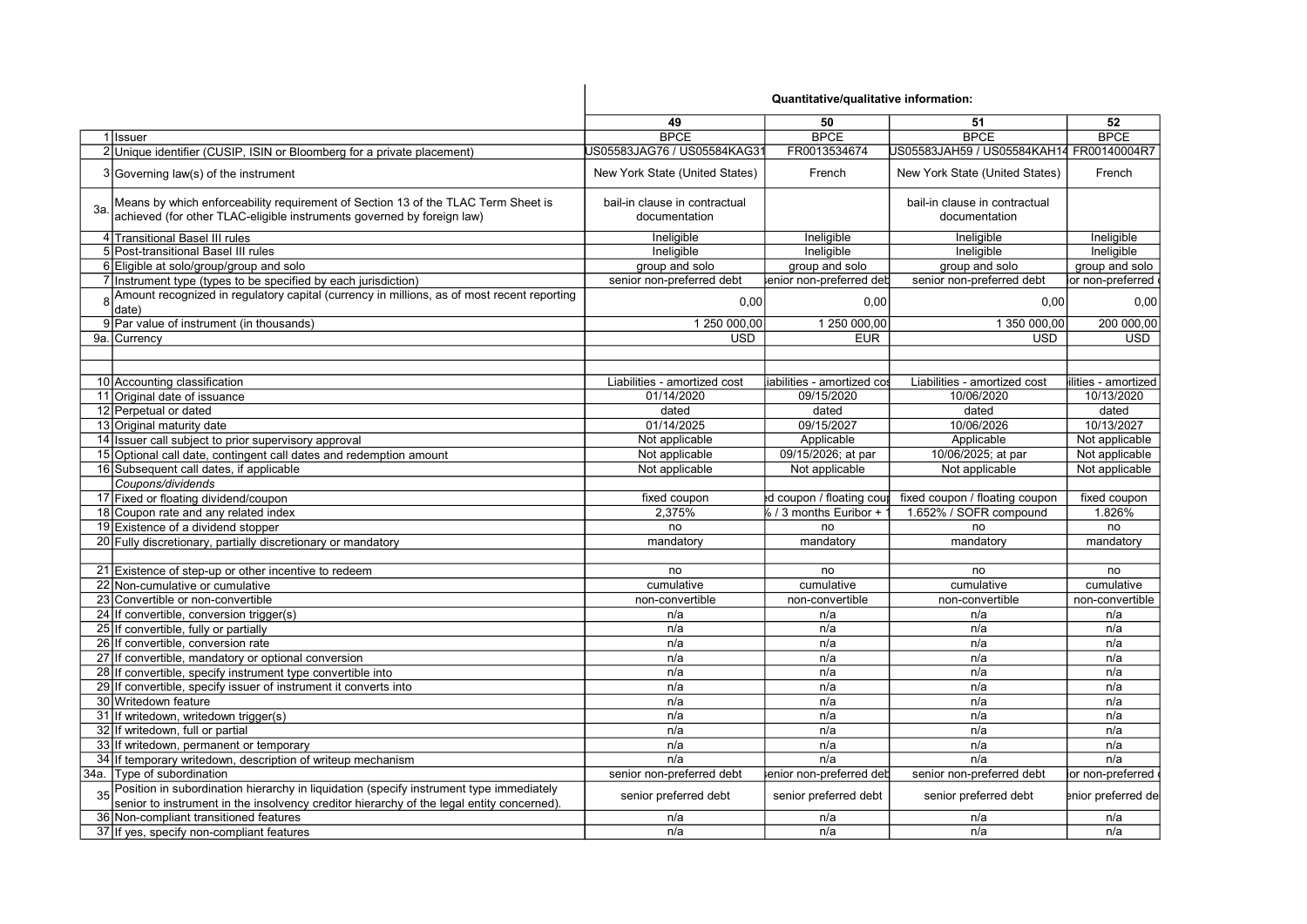|     |                                                                                                                                                             | Quantitative/qualitative information:                                             |                                                   |                    |                                                |
|-----|-------------------------------------------------------------------------------------------------------------------------------------------------------------|-----------------------------------------------------------------------------------|---------------------------------------------------|--------------------|------------------------------------------------|
|     |                                                                                                                                                             | 53                                                                                | 54                                                | 55                 | 56                                             |
|     | 1 Issuer                                                                                                                                                    | <b>BPCE</b>                                                                       | <b>BPCE</b>                                       | <b>BPCE</b>        | <b>BPCE</b>                                    |
|     | 2 Unique identifier (CUSIP, ISIN or Bloomberg for a private placement)                                                                                      | JP525021ALC9                                                                      | JP525021BLC7                                      | FR0014000VG7       | US05583JAJ16 / US05584KAJ79                    |
|     | 3 Governing law(s) of the instrument                                                                                                                        | Japanese                                                                          | Japanese                                          | French             | New York State (United States)                 |
| За. | Means by which enforceability requirement of Section 13 of the TLAC Term Sheet is<br>achieved (for other TLAC-eligible instruments governed by foreign law) | bail-in clause in contractual<br>documentation                                    | bail-in clause in<br>contractual<br>documentation |                    | bail-in clause in contractual<br>documentation |
|     | 4 Transitional Basel III rules                                                                                                                              | Ineligible                                                                        | Ineligible                                        | Ineligible         | Ineligible                                     |
|     | 5 Post-transitional Basel III rules                                                                                                                         | Ineligible                                                                        | Ineligible                                        | Ineligible         | Ineligible                                     |
|     | 6 Eligible at solo/group/group and solo                                                                                                                     | group and solo                                                                    | group and solo                                    | group and solo     | group and solo                                 |
|     | 7 Instrument type (types to be specified by each jurisdiction)                                                                                              | senior non-preferred debt senior non-preferred debtnior non-preferred de          |                                                   |                    | senior non-preferred debt                      |
|     | 8 Amount recognized in regulatory capital (currency in millions, as of most recent reporting<br>date)                                                       | 0.00                                                                              | 0,00                                              | 0.00               | 0,00                                           |
|     | 9 Par value of instrument (in thousands)                                                                                                                    | 32 000 000,00                                                                     | 12 700 000,00                                     | 100 000,00         | 1 250 000,00                                   |
|     | 9a. Currency                                                                                                                                                | JPY                                                                               | JPY                                               | <b>EUR</b>         | <b>USD</b>                                     |
|     |                                                                                                                                                             |                                                                                   |                                                   |                    |                                                |
|     | 10 Accounting classification                                                                                                                                | Liabilities - amortized cost Liabilities - amortized costibilities - amortized co |                                                   |                    | Liabilities - amortized cost                   |
|     | 11 Original date of issuance                                                                                                                                | 12/10/2020                                                                        | 12/10/2020                                        | 12/16/2020         | 01/20/2021                                     |
|     | 12 Perpetual or dated                                                                                                                                       | dated                                                                             | dated                                             | dated              | daté                                           |
|     | 13 Original maturity date                                                                                                                                   | 12/10/2026                                                                        | 12/10/2030                                        | 12/16/2030         | 01/20/2032                                     |
|     | 14 Issuer call subject to prior supervisory approval                                                                                                        | Applicable                                                                        | Applicable                                        | Applicable         | Applicable                                     |
|     | 15 Optional call date, contingent call dates and redemption amount                                                                                          | 12/10/2025; at par                                                                | 12/10/2029; at par                                | 12/16/2029; at par | 01/20/2031; at par                             |
|     | 16 Subsequent call dates, if applicable                                                                                                                     | 06/10/2026                                                                        | 06/10/2030                                        | Not applicable     | Not applicable                                 |
|     | Coupons/dividends                                                                                                                                           |                                                                                   |                                                   |                    |                                                |
|     | 17 Fixed or floating dividend/coupon                                                                                                                        | ixed coupon / floating coupoed coupon / floating coup  coupon / floating cou      |                                                   |                    | fixed coupon / floating coupon                 |
|     | 18 Coupon rate and any related index                                                                                                                        | % / 6 months JPY LIBOR + 5 6 months JPY LIBOR + 3 months EURIBOR                  |                                                   |                    | 2.277% / SOFR compound                         |
|     | 19 Existence of a dividend stopper                                                                                                                          | no                                                                                | no                                                | no                 | no                                             |
|     | 20 Fully discretionary, partially discretionary or mandatory                                                                                                | mandatory                                                                         | mandatory                                         | mandatory          | mandatory                                      |
|     |                                                                                                                                                             |                                                                                   |                                                   |                    |                                                |
|     | 21 Existence of step-up or other incentive to redeem                                                                                                        | no                                                                                | no                                                | no                 | no                                             |
|     | 22 Non-cumulative or cumulative                                                                                                                             | cumulative                                                                        | cumulative                                        | cumulative         | cumulative                                     |
|     | 23 Convertible or non-convertible                                                                                                                           | non-convertible                                                                   | non-convertible                                   | non-convertible    | non-convertible                                |
|     | 24 If convertible, conversion trigger(s)                                                                                                                    | n/a                                                                               | n/a                                               | n/a                | n/a                                            |
|     | 25 If convertible, fully or partially                                                                                                                       | n/a                                                                               | n/a                                               | n/a                | n/a                                            |
|     | 26 If convertible, conversion rate                                                                                                                          | n/a                                                                               | n/a                                               | n/a                | n/a                                            |
|     | 27 If convertible, mandatory or optional conversion                                                                                                         | n/a                                                                               | n/a                                               | n/a                | n/a                                            |
|     | 28 If convertible, specify instrument type convertible into                                                                                                 | n/a                                                                               | n/a                                               | n/a                | n/a                                            |
|     | 29 If convertible, specify issuer of instrument it converts into                                                                                            | n/a                                                                               | n/a                                               | n/a                | n/a                                            |
|     | 30 Writedown feature                                                                                                                                        | n/a                                                                               | n/a                                               | n/a                | n/a                                            |
|     | 31 If writedown, writedown trigger(s)                                                                                                                       | n/a                                                                               | n/a                                               | n/a                | n/a                                            |
|     | 32 If writedown, full or partial                                                                                                                            | n/a                                                                               | n/a                                               | n/a                | n/a                                            |
|     | 33 If writedown, permanent or temporary                                                                                                                     | n/a                                                                               | n/a                                               | n/a                | n/a                                            |
|     | 34 If temporary writedown, description of writeup mechanism                                                                                                 | n/a                                                                               | n/a                                               | n/a                | n/a                                            |
|     | 34a. Type of subordination                                                                                                                                  | senior non-preferred debt                                                         | senior non-preferred debinior non-preferred de    |                    | senior non-preferred debt                      |
|     | 35 Position in subordination hierarchy in liquidation (specify instrument type immediately                                                                  |                                                                                   |                                                   |                    |                                                |
|     | senior to instrument in the insolvency creditor hierarchy of the legal entity concerned).                                                                   | senior preferred debt                                                             | senior preferred debt  senior preferred debt      |                    | senior preferred debt                          |
|     | 36 Non-compliant transitioned features                                                                                                                      | n/a                                                                               | n/a                                               | n/a                | n/a                                            |
|     | 37 If yes, specify non-compliant features                                                                                                                   | n/a                                                                               | n/a                                               | n/a                | n/a                                            |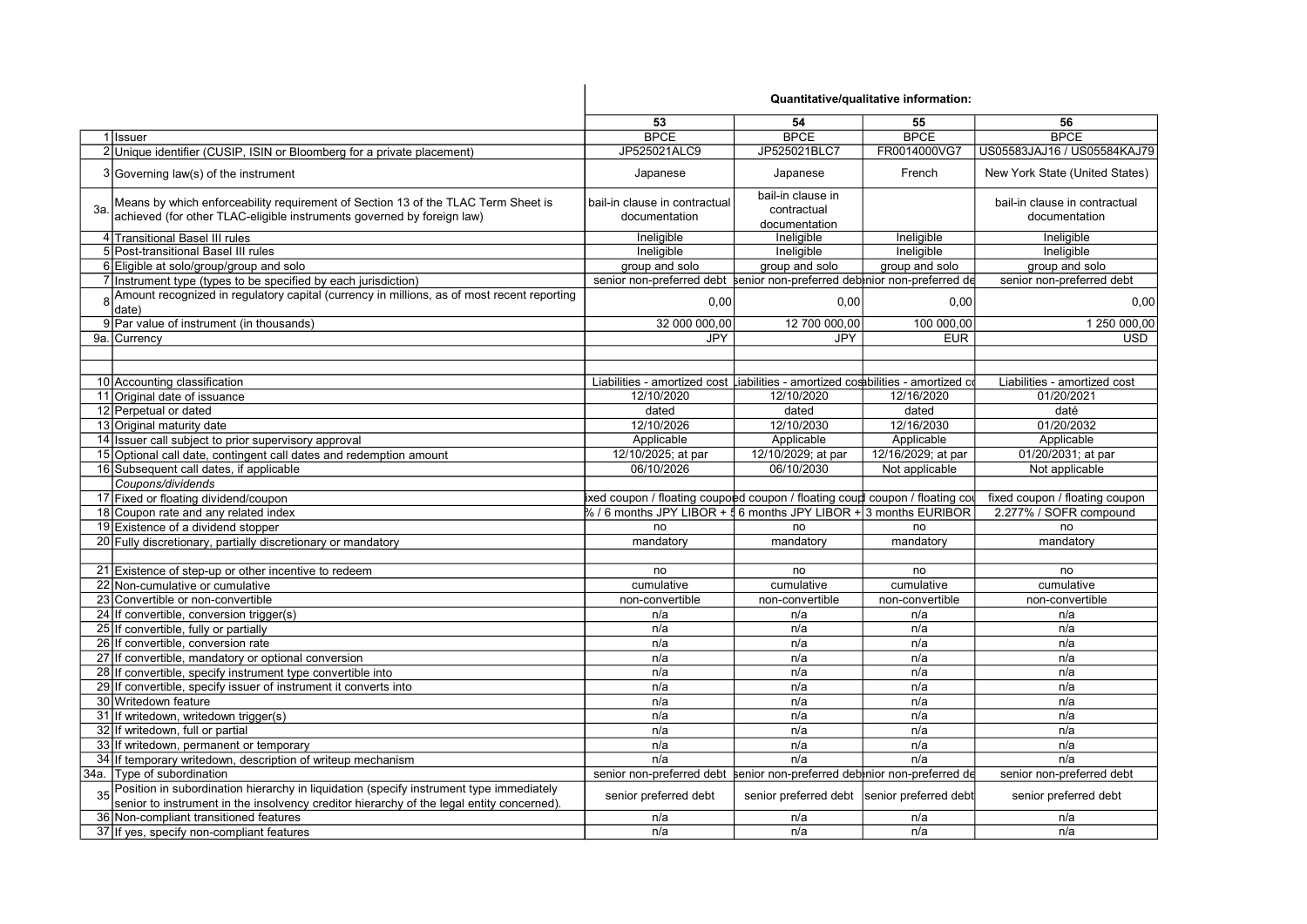|     |                                                                                                                                                                                         | Quantitative/qualitative information: |                                                          |                                                |                                                |
|-----|-----------------------------------------------------------------------------------------------------------------------------------------------------------------------------------------|---------------------------------------|----------------------------------------------------------|------------------------------------------------|------------------------------------------------|
|     |                                                                                                                                                                                         | 57                                    | 58                                                       | 59                                             | 60                                             |
|     | 1 Issuer                                                                                                                                                                                | <b>BPCE</b>                           | <b>BPCE</b>                                              | <b>BPCE</b>                                    | <b>BPCE</b>                                    |
|     | 2 Unique identifier (CUSIP, ISIN or Bloomberg for a private placement)                                                                                                                  | FR00140027U2                          | AU3CB0279529                                             | US05583JAK88/US05584KAK43                      | JP525021CMC3                                   |
|     | 3 Governing law(s) of the instrument                                                                                                                                                    | français                              | <b>New South Wales</b><br>(Australia)                    | New York State (United States)                 | Japanese                                       |
| За. | Means by which enforceability requirement of Section 13 of the TLAC Term Sheet is<br>achieved (for other TLAC-eligible instruments governed by foreign law)                             |                                       | bail-in clause in<br>contractual<br>documentation        | bail-in clause in contractual<br>documentation | bail-in clause in contractual<br>documentation |
|     | 4 Transitional Basel III rules                                                                                                                                                          | Ineligible                            | Ineligible                                               | Ineligible                                     | Ineligible                                     |
|     | 5 Post-transitional Basel III rules                                                                                                                                                     | Ineligible                            | Ineligible                                               | Ineligible                                     | Ineligible                                     |
|     | 6 Eligible at solo/group/group and solo                                                                                                                                                 | group and solo                        | group and solo                                           | group and solo                                 | group and solo                                 |
|     | 7 Instrument type (types to be specified by each jurisdiction)                                                                                                                          |                                       | senior non-preferred debt senior non-preferred debt      | senior non-preferred debt                      | senior non-preferred debt                      |
|     | 8 Amount recognized in regulatory capital (currency in millions, as of most recent reporting<br>date)                                                                                   | 0.00                                  | 0,00                                                     | 0.00                                           | 0,00                                           |
|     | 9 Par value of instrument (in thousands)                                                                                                                                                | 1 000 000,00                          | 125 000,00                                               | 1 000 000,00                                   | 9 000 000,00                                   |
|     | 9a. Currency                                                                                                                                                                            | <b>EUR</b>                            | <b>AUD</b>                                               | <b>USD</b>                                     | JPY                                            |
|     |                                                                                                                                                                                         |                                       |                                                          |                                                |                                                |
|     | 10 Accounting classification                                                                                                                                                            |                                       | iabilities - amortized cost Liabilities - amortized cost | Liabilities - amortized cost                   | Liabilities - amortized cost                   |
|     | 11 Original date of issuance                                                                                                                                                            | 03/03/2021                            | 04/20/2021                                               | 10/19/2021                                     | 12/16/2021                                     |
|     | 12 Perpetual or dated                                                                                                                                                                   | daté                                  | daté                                                     | daté                                           | dated                                          |
|     | 13 Original maturity date                                                                                                                                                               | 03/03/2031                            | 04/20/2028                                               | 10/19/2027                                     | 12/16/2027                                     |
|     | 14 Issuer call subject to prior supervisory approval                                                                                                                                    | Non applicable                        | Applicable                                               | Applicable                                     | Applicable                                     |
|     | 15 Optional call date, contingent call dates and redemption amount                                                                                                                      | Non applicable                        | 04/20/2027; at par                                       | 10/19/2026; at par                             | 12/16/2026; at par                             |
|     | 16 Subsequent call dates, if applicable                                                                                                                                                 | Non applicable                        | 2027, 10/20/2027 and 01/2                                | Not applicable                                 | Not applicable                                 |
|     | Coupons/dividends                                                                                                                                                                       |                                       |                                                          |                                                |                                                |
|     | 17 Fixed or floating dividend/coupon                                                                                                                                                    | fixed coupon                          | ked coupon / floating coupc                              | fixed coupon / floating coupon                 | fixed coupon / floating coupon                 |
|     | 18 Coupon rate and any related index                                                                                                                                                    | 0.75%                                 | 0% /3 months BBSW +1.2                                   | 2.045% / SOFR compound                         | 2% / 1yTONA Swap mid rate+ 0.5                 |
|     | 19 Existence of a dividend stopper                                                                                                                                                      | no                                    | no                                                       | no                                             | no                                             |
|     | 20 Fully discretionary, partially discretionary or mandatory                                                                                                                            | mandatory                             | mandatory                                                | mandatory                                      | mandatory                                      |
|     |                                                                                                                                                                                         |                                       |                                                          |                                                |                                                |
|     | 21 Existence of step-up or other incentive to redeem                                                                                                                                    | no                                    | no                                                       | no                                             | no                                             |
|     | 22 Non-cumulative or cumulative                                                                                                                                                         | cumulative                            | cumulative                                               | cumulative                                     | cumulative                                     |
|     | 23 Convertible or non-convertible                                                                                                                                                       | non-convertible                       | non-convertible                                          | non-convertible                                | non-convertible                                |
|     | 24 If convertible, conversion trigger(s)                                                                                                                                                | n/a                                   | n/a                                                      | n/a                                            | n/a                                            |
|     | 25 If convertible, fully or partially                                                                                                                                                   | n/a                                   | n/a                                                      | n/a                                            | n/a                                            |
|     | 26 If convertible, conversion rate                                                                                                                                                      | n/a                                   | n/a                                                      | n/a                                            | n/a                                            |
|     | 27 If convertible, mandatory or optional conversion                                                                                                                                     | n/a                                   | n/a                                                      | n/a                                            | n/a                                            |
|     | 28 If convertible, specify instrument type convertible into                                                                                                                             | n/a                                   | n/a                                                      | n/a                                            | n/a                                            |
|     | 29 If convertible, specify issuer of instrument it converts into                                                                                                                        | n/a                                   | n/a                                                      | n/a                                            | n/a                                            |
|     | 30 Writedown feature                                                                                                                                                                    | n/a                                   | n/a                                                      | n/a                                            | n/a                                            |
|     | 31 If writedown, writedown trigger(s)                                                                                                                                                   | n/a                                   | n/a                                                      | n/a                                            | n/a                                            |
|     | 32 If writedown, full or partial                                                                                                                                                        | n/a                                   | n/a                                                      | n/a                                            | n/a                                            |
|     | 33 If writedown, permanent or temporary                                                                                                                                                 | n/a                                   | n/a                                                      | n/a                                            | n/a                                            |
|     | 34 If temporary writedown, description of writeup mechanism                                                                                                                             | n/a                                   | n/a                                                      | n/a                                            | n/a                                            |
|     | 34a. Tvpe of subordination                                                                                                                                                              |                                       | senior non-preferred debt senior non-preferred debt      | senior non-preferred debt                      | senior non-preferred debt                      |
|     | 35 Position in subordination hierarchy in liquidation (specify instrument type immediately<br>senior to instrument in the insolvency creditor hierarchy of the legal entity concerned). | senior preferred debt                 | senior preferred debt                                    | senior preferred debt                          | senior preferred debt                          |
|     | 36 Non-compliant transitioned features                                                                                                                                                  | n/a                                   | n/a                                                      | n/a                                            | n/a                                            |
|     | 37 If yes, specify non-compliant features                                                                                                                                               | n/a                                   | n/a                                                      | n/a                                            | n/a                                            |